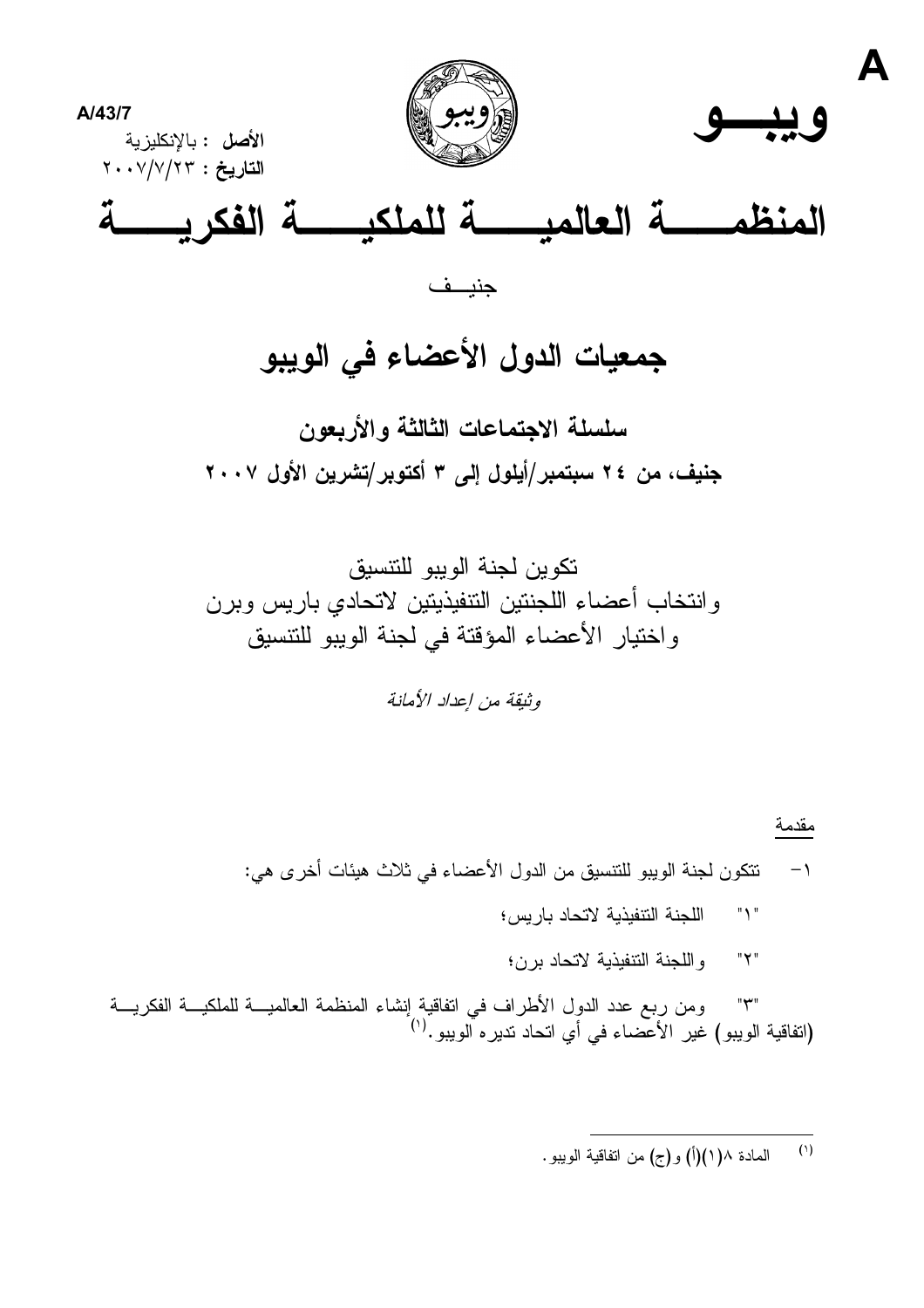وبالإضافة إلى ذلك، تعد سويسرا عضواً في لجنة التنسيق بحكم وضعها باعتبارها الدولة المضيفة.<sup>(٢)</sup>

وبجر ي تكوين لجنة التنسبق كل سنتين خلال الدور ات العادية لجمعيـــات الـــدول الأعـــضاء  $-\tau$ ("الجمعيات"). وينتهي تفويض الأعضاء الحالية في اللجنة التنفيذية لاتحاد باريس واللجنــــة التنفيذيـــة لاتحاد برن ولجنة الويبو للتتسيق عند اختتام الدورات العادية الحالية للجمعيات (المنعقدة في الفتـــرة من ٢٤ سبتمبر /أيلول إلى ٣ أكتوبر /تشرين الأول ٢٠٠٧). ويتعين بالتالي انتخاب أعضاء جدد في كل لجنة من تلك اللجان أثناء الدورات الحالية للجمعيات. ويدوم تفويض نلك الأعضاء الجدد حتى اختتـــام الدور ات العادية المقبلة للجمعيات المعتزم عقدها في سبتمبر /أيلول ٢٠٠٩.

ونتناول هذه الوثيقة نكوين نلك اللجان المنتخبة والقرارات التي ندعى نلك الجمعيات وســائر  $-{\bf r}$ الهيئات إلى اتخاذها بغر ض انتخاب الأعضاء الجدد في اللجان.

أو لاً – اللجنة النتفيذية لاتحاد باريس

التكوين الحالي للجنة. تضم اللجنة التنفيذية لاتحاد باريس حالياً ٤١ عضواً، منها ٤٠ عــضواً  $-\xi$ عادياً<sup>(٣)</sup> وعضو واحدٌ بحكم وضعه<sup>ٰ(٤)</sup>. وقد وضع خط نحت أسماء الأعضاء الحالية في القائمة رقم ١ في مرفق هذه الوثيقة.

القيود المفروضة على أهلية الأعضاء لإعادة انتخابها. يجوز إعادة انتخاب أعــضاء اللجنـــة  $-\circ$ التنفيذية لاتحاد باريس، على ألا يتم ذلك إلا في حدود ثلثي الأعضاء العادية بالإضافة إلى العضو بحكم وضعه.<sup>(٥)</sup> ونظراً إلى أن اللجنة تضم حالياً ٤١ عضواً من ذلك القبيل، فإن عـــدد الأعـــضاء العاديـــة المنتخبة الأهل لاعادة انتخابها هو ٢٧<sup>(٦)</sup>.

٦ – التكوين الجديد للجنة. لكي تتمكن اللجنة التنفيذية لاتحاد باريس من العمل اعتباراً من اختتـــام الدور ات الحالية للجمعيات حتى اختتام الدور ات العادية المقبلة للجمعيات، ينبغي أن تضم ٤٢% عضو ا على النحو النالي:

١ ٤ عضواً عادياً منتخباً تتولى انتخابه جمعية اتحاد باريس. ويجوز إعادة انتخـــابٍ  $"$  \  $"$ ٢٦ عضوا من بين الأعضاء المنتخبة الحالية البالغ عددها ٤٠ ولا يجوز إعادة انتخـــاب ١٤ عـــضوا منها؛

> وعضواً وإحداً بحكم وضعه (سويسر ا). "۲"

> > $(\mathbf{v})$ المادة ١ ( ٩)(أ) من اتفاقية الويبو.

- $(\tau)$ تتولَّى جمعية اتحاد باريس انتخاب نلك الأعضاء (انظر المادة ١٤(٢)(أ) من اتفاقية باريس والمادة ١(١) من النظام الداخلي لجمعية اتحاد باريس (الوثيقة AB/XXIV/INF/2)).
- $($ i) الدولة التي يقع مقر المنظمة في أراضيها (أي سويسر ا) هي عضو بحكم وضعها (انظر المادة ١٤(٢)(أ) من اتفاقية بار يس]
	- $(°)$ انظر المادة ١٤(٥)(ب) من اتفاقية باريس.
	- $(7)$ ا ٢×٢/٢=٢٢،٢٣، ويُقرِّب هذا الرقم إلى أول رقم صحيح وفقًا لما هو متفق عليه.
- $(Y)$ هذا الرقم (٤٢) هو عبارة عن ربع عدد الدول الأعضاء في جمعية اتحاد باريس مع إهمال الباقي من عملية النقسيم على ٤ (انظر المادة ١٤(٣) من اتفاقية باريس). وتُضم الجمعية ١٦٩ عضواً ترد أسماؤها في القائمة رقم ١ في المرفق.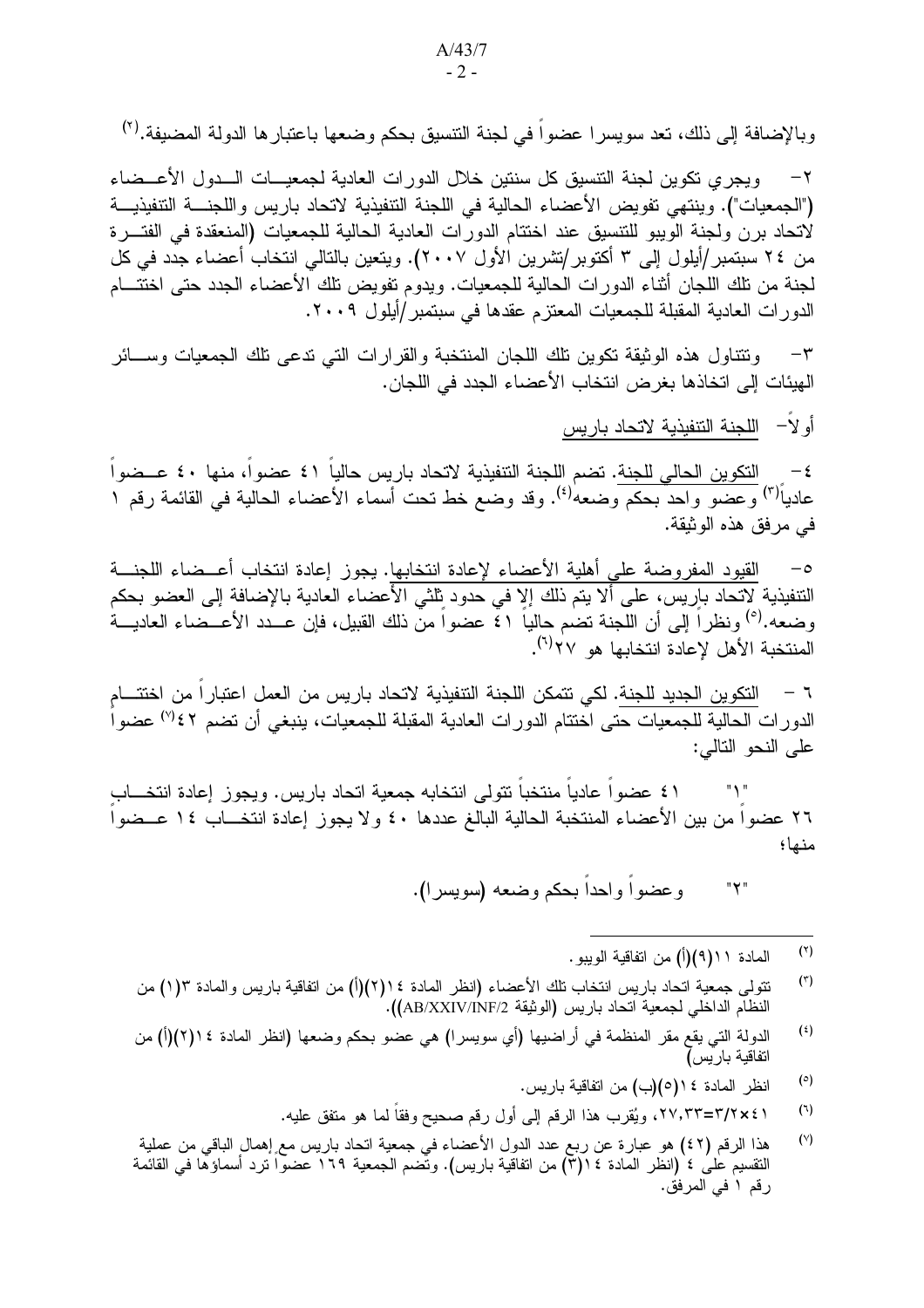وبناء على ذلك، فإن جمعية اتحاد باريس  $-\gamma$ مدعوة إلى انتخاب ٤١ دولة من بسين أعسضائها كأعضاء عادية في اللجنة التنفيذية لاتحاد بساريس، على ألا تشمل هذه الدول أكثر من ٢٦ دولة مسن الدول التي تعد حالبا من الأعضاء العادبة في تلبك اللحنة.

ثانيا— اللجنة التنفيذية لاتحاد برن

النكوين الحالي للجنة. تضم اللجنة التنفيذية لاتحاد برن حالياً ٣٩ عضواً، منهـــا ٣٨ عـــضواً  $-\lambda$ عادياً<sup>(٨)</sup> وعضو وإحد بحكم وضعه<sup>(٩)</sup>. وقد وضع خط تحت أسماء الأعضاء الحالية في القائمة رقسم ٢ في مرفق هذه الوثيقة.

القيود المفروضة على أهلية الأعضاء لإعادة انتخابها. يجوز إعادة انتخاب أعــضاء اللجنـــة  $-9$ التنفيذية لاتحاد برن، على ألا يتم ذلك إلا في حدود ثلثي الأعضاء العادية بالإضافة إلى العضو بحكــم وضعه.''') ونظرًا إلى أن اللجنة نضم حاليا ٣٩ عضوًا من ذلك القبيل، فإن عدد الأعـــضاء العاديـــة المنتخبة الأهل لإعادة انتخابها هو ٢٦(١٦).

· ١- التكوين الجديد للجنة. لكي تتمكن اللجنة التنفيذية لاتحاد برن من العمل اعتبارا مـــن اختتـــام الدورات الحالية للجمعيات حتى اختتام الدورات العادية المقبلة للجمعيـــات، ينبغــــي أن يكـــون عـــدد أعضائها ٤٠/ (١٢) عضواً على النحو التالي:

٣٩ عضوا عاديا منتخبا نتولى انتخابه جمعية اتحاد بِرن. ويجوز إعــادة انتخـــاب  $"Y"$ ٢٥ عضواً من بين الأعضاء المنتخبة الحالية البالغ عددها ٣٨ عــضواً ولا يجــوز إعـــادة انتخـــاب ١٣ عضوا منها؛

> وعضواً وإحداً بحكم وضعه (سويسر ا).  $"Y"$

11- وبناء على ذلك، فإن جمعية اتحاد بـرن مدعوة إلى انتخاب ٣٩ دولة من بين أعضائها في اللجنة التنفيذية لاتحاد برن، على ألا تـــشمل هـــذه الدول أكثر من ٢٥ دولة هي حالياً أعضاء في تلك اللحنة.

- $(\wedge)$ نتولَّى جمعية انحاد برن انتخاب تلك الأعضاء (انظر المادة ٢٢(٢)(أ) من اتفاقية برن، والمادة ١(١) من النظام الداخلي لجمعية اتحاد برن (الوثيقة AB/XXIV/INF/2).
	- $(9)$ الدولة التي يقع مقر المنظمة في أراضيها (أي سويسرا) هي عضو بحكم وضعها (انظر المادة ٢٣(٢)(أ) من اتفاقية برنّ).
		- $(1 \cdot)$ انظر المادة ٢٣(٥)(ب) من اتفاقية برن.
			- $(11)$  $Y = Y/X + Y$
		- هذا الرقم (٤٠) هو عبارة عن ربع عدد الدول الأعضاء في جمعية اتحاد برن مع إهمالٍ الباقي من عملية  $(11)$ النقسيم على ٤ (انظر المادة ٢٣(٣) من اتفاقية برن). وتضم الجمعية ١٦٠ عضواً ترد أسماؤها في القائمة رقم ٢ في المرفق.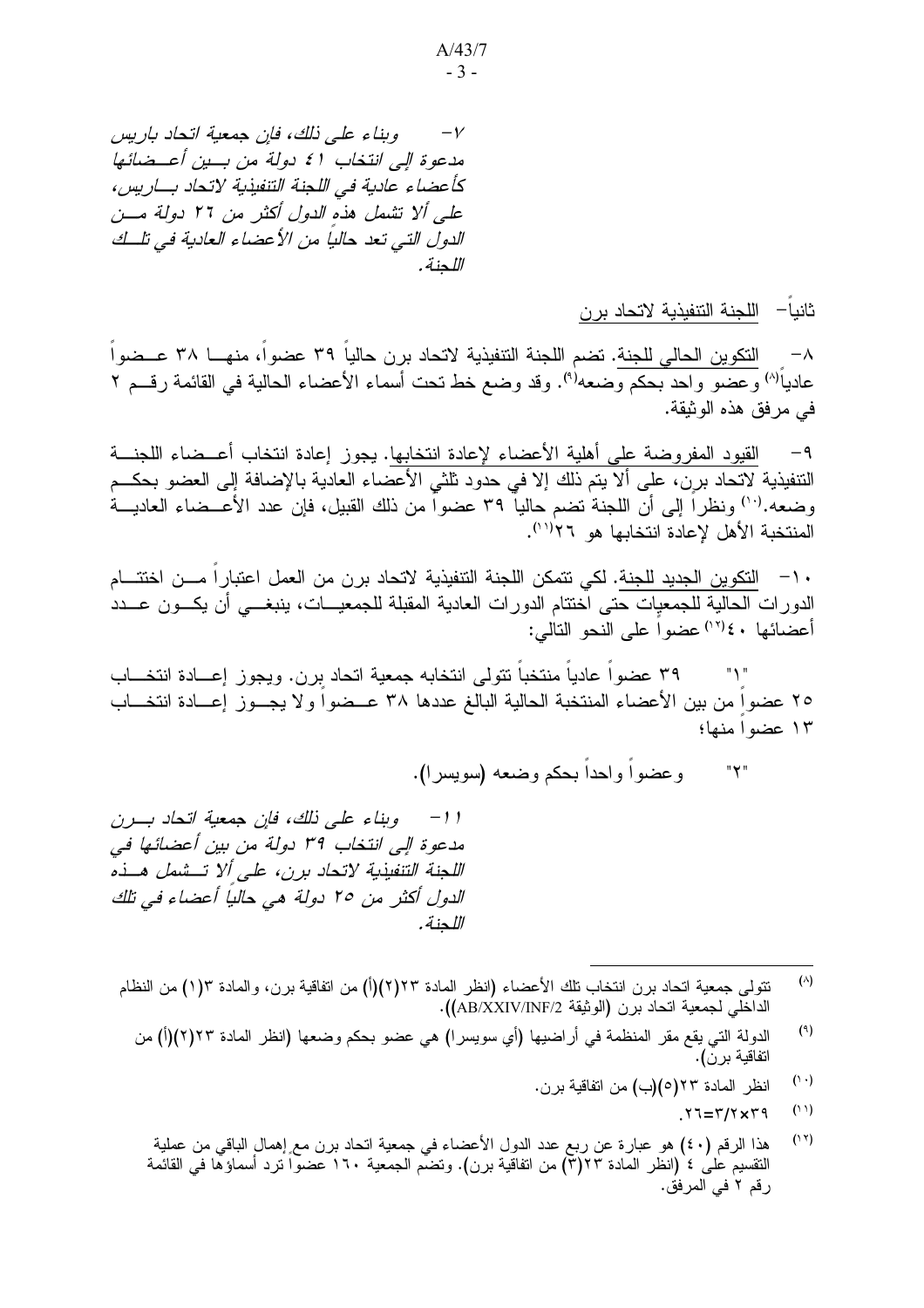ثالثاً– لجنة الويبو للتتسيق

١٢ – فواعد نكوين اللجنة. تتكون لجنة الويبو للتنسيق من الفئات التالية من الأعضاء:

" ١" الأعضاء العادية المنتخبة في اللجنة التنفيذية لاتحاد باريس واللجنة التنفيذيـــة لاتحاد برن<sup>(١٣)</sup>؛

> وسويسرا، باعتبارها الدولة التي يقع مقر المنظمة في أراضيها؛(أ') " ۲ "

"٣" وربع عدد الدول الأطراف في اتفاقية الويبو غير الأعضاء فـــي أي اتحـــاد والتي يختارها مؤتمر الويبو<sup>(٢٥</sup>) كأعضاء مؤقتة في لجنة الويبو.<sup>(١٦)</sup>

١٣ – التكوين الجديد للجنة. يتضح مما سبق أنه ينبغي للجنة الويبو للتنسيق العاملــــة مـــن اختتــــام الدورات الحالية للجمعيات حتى اختتام الدورات العادية المقبلة للجمعيات أن نضم ٨٣ عــضواً علـــي النحو التالي:

" ١" الأعضاء العادية في اللجنة التنفيذية لاتحاد باريس التي تتتخبها جمعية اتحاد باريس في دوراتها الحالية، وعددها ٤١ عضواً (انظر الفقرة ١"١" أعلاه)؛

والأعضاء العادية في اللجنة التنفيذية لاتحاد برن التي تنتخبها جمعية اتحـــاد برن في دوراتها العادية، وعددها ٣٩ عضواً (انظر الفقرة ١٠"١" أعلاه)؛

"٣" وسويسر!؛

والعضوان المؤقتان اللذان يختارهما مؤتمر الويبو في الدورات الحالية.<sup>(١٧</sup>)  $\mathbb{F}_2$   $\mathbb{F}_3$ 

وبناء على ذلك، فإن مؤتمر الويبو مدعو  $-1 \xi$ إلى اختيار دولتين من بين أعضائه غير الأعضاء في أي اتحاد كأعضاء مؤقتة فسي لجنسة الويبسو للتنسبق .

[يلي ذلك المر فق]

- $(15)$ انظر المادة ١(١)(أ) من اتفاقية الويبو .
- $(1)$ انظر المادة ١١(٩)(أ) من اتفاقية الوبيو .
- $(1°)$ انظر المادة ١/ ١)(ج) من اتفاقية الويبو.
- $(11)$ بالإضافة إلى ذلك، تتكون لجنة التتسيق مِبدئياً من أي عضو منتسب في اللجنة التتفيذية لاتحاد باريس أو اللجنة التنفيذية لاتحاد برن يعمل بوصفه عضواً منتسباً في لجنة الويبو للتتسيق. غير أن فئة الأعضاء المنتسبين لم تعد لازمَّةَ حالياً (انظر الحاشيتين ٧ و١٣ أعلاه والمادة ٣)٢) من النظام الداخلي للجنة الويبو للتنسيق (الو ثيقة AB/XXV/INF/2)).
	- $(1Y)$ في مؤتمر الويبو ٨ دول أعضاء وليست أعضاء في أي اتحاد. وترد أسماؤها في القائمة رقم ٣ في المرفق. وبْالنالـي، فإن عدد الأعضـاء المؤقَّنة فـي لـجنة الويبو للنتسيق والتـي يـختار ها مؤتمر الويبو هو عضوَّان.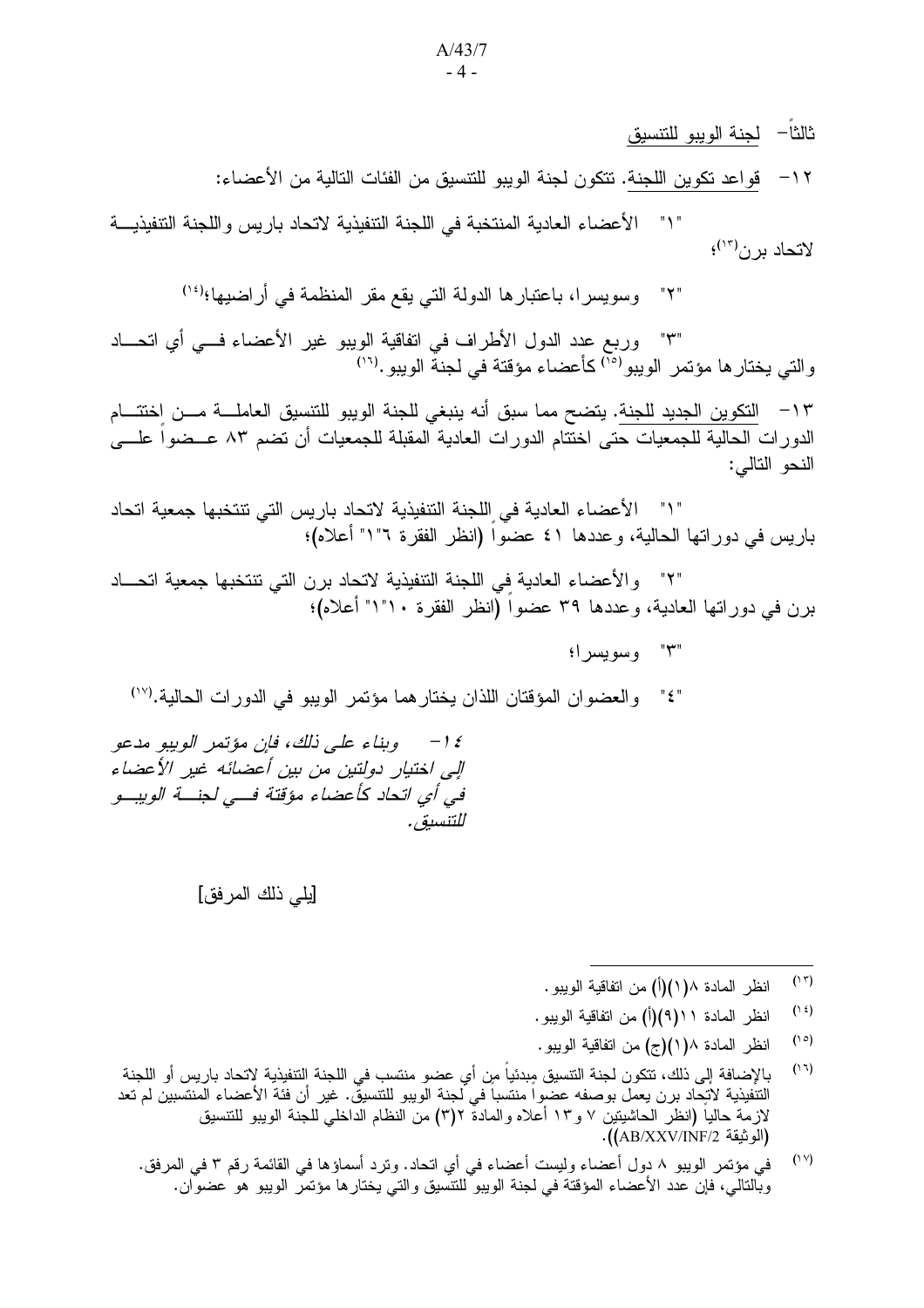#### A/43/7

#### ANNEX

# المرفق

# الدول الأهل للانتخاب

القائمة رقم ١

| الدول الأهل للانتخاب كأعضاء في اللجنة التنفيذية لاتحاد باريس |  |  |
|--------------------------------------------------------------|--|--|
| (أي الدول الأعضاء في جمعية اتحاد باريس)(٦٦٩)(''              |  |  |

| Albania                      |                |    |                |                |                              |                |    |                          |                |                |                |                                |    |                |                              |                          |
|------------------------------|----------------|----|----------------|----------------|------------------------------|----------------|----|--------------------------|----------------|----------------|----------------|--------------------------------|----|----------------|------------------------------|--------------------------|
| Algeria                      | 73             | ÷, | 79             | 81             | 83                           | 85             | 87 | 89                       | 91             |                |                | 97                             | 99 |                | 03                           |                          |
| Andorra                      |                |    |                |                |                              |                |    |                          |                |                |                |                                |    |                |                              |                          |
| Antigua and Barbuda          | $\overline{a}$ |    |                |                | $\frac{1}{2}$                | $\overline{a}$ |    | $\overline{\phantom{a}}$ |                |                | $\overline{a}$ | 97                             |    |                | $\overline{\phantom{a}}$     |                          |
| Argentina*                   |                |    |                | 81             | 83                           | 85             | 87 | 89                       |                |                | 95             | 97                             |    | 01             | 03                           |                          |
| Armenia                      |                |    |                |                |                              |                |    |                          |                |                |                |                                |    |                |                              | $\blacksquare$           |
| Australia*                   | 73             |    | 79             | $\overline{a}$ | $\overline{a}$               | 85             | 87 | 89                       | 91             | 93             | 95             | 97                             | 99 | 01             | $\overline{\phantom{a}}$     | 05                       |
| Austria                      |                |    |                | 81             | 83                           | 85             | ÷, | 89                       | $\overline{a}$ | 93             | 95             | 97                             |    | 01             | $\qquad \qquad \blacksquare$ | 05                       |
| Azerbaijan                   |                |    |                | $\overline{a}$ | L.                           | $\overline{a}$ |    |                          |                | $\overline{a}$ | $\overline{a}$ | $\overline{a}$                 |    | 01             | $\overline{a}$               | $\mathbf{r}$             |
| <b>Bahamas</b>               |                |    |                |                |                              |                |    |                          |                |                |                |                                |    |                |                              |                          |
| Bahrain                      |                |    |                |                |                              |                |    |                          |                |                |                |                                |    |                |                              |                          |
| Bangladesh                   |                |    |                |                |                              |                |    |                          |                |                |                | 97                             |    | 01             | 03                           |                          |
| <b>Barbados</b>              |                |    |                |                |                              |                |    |                          |                |                |                |                                |    |                | 03                           | $\overline{a}$           |
| <b>Belarus</b>               |                |    |                |                |                              |                |    |                          |                |                |                |                                |    |                |                              |                          |
| Belgium                      |                |    |                |                |                              |                |    |                          |                | 93             |                | 97                             | 99 | 01             | $\overline{a}$               | 05                       |
| <b>Belize</b>                |                |    |                |                |                              |                |    |                          |                |                |                |                                |    |                |                              |                          |
| Benin                        |                |    |                |                |                              |                |    |                          |                |                |                |                                |    |                |                              |                          |
| <b>Bhutan</b>                |                |    |                |                |                              |                |    |                          |                |                |                |                                |    |                |                              |                          |
| Bolivia                      |                |    |                |                |                              |                |    |                          |                |                |                |                                |    |                |                              |                          |
| Bosnia and Herzegovina       |                |    |                |                |                              |                |    |                          |                |                |                |                                |    |                |                              |                          |
| Botswana                     |                |    |                |                |                              |                |    |                          |                |                |                |                                |    |                |                              |                          |
| Brazil*                      | 73             | 76 | 79             | 81             | 83                           | 85             | 87 | 89                       | 91             | 93             |                |                                | 99 | 01             | 03                           | 05                       |
| Bulgaria                     |                |    | 79             | $\overline{a}$ | $\overline{a}$               | 85             |    | $\overline{a}$           | 91             | $\overline{a}$ | $\overline{a}$ |                                |    | 01             |                              | $\overline{\phantom{a}}$ |
| <b>Burkina Faso</b>          |                |    | $\overline{a}$ |                |                              |                |    |                          | L,             | $\overline{a}$ | 95             | $\blacksquare$                 | ÷. |                |                              | $\blacksquare$           |
| Burundi                      |                |    |                |                |                              |                |    |                          |                |                |                |                                | 99 |                |                              |                          |
| Cambodia                     |                |    |                |                |                              |                |    |                          |                |                |                |                                |    |                |                              |                          |
| Cameroon*                    | 73             |    |                |                |                              |                |    |                          |                |                | 95             | 97                             |    |                | 03                           |                          |
| Canada                       |                |    |                |                |                              |                |    |                          |                |                |                |                                |    |                |                              |                          |
| Central African Republic     | $\blacksquare$ | 76 |                |                |                              |                |    |                          |                | 93             |                |                                |    |                |                              |                          |
| Chad                         |                |    |                |                |                              |                |    |                          |                |                |                |                                |    |                |                              |                          |
| Chile                        |                |    |                |                |                              |                |    | $\overline{\phantom{a}}$ | 91             | 93             | 95             |                                |    |                |                              |                          |
| China                        |                |    |                |                |                              | 85             | 87 | 89                       | 91             | 93             | 95             | $\overline{\phantom{a}}$<br>97 | 99 | 01             | 03                           | 05                       |
| Colombia                     |                |    |                |                |                              |                |    |                          |                |                | $\overline{a}$ | 97                             | 99 |                |                              |                          |
|                              |                |    |                |                |                              |                |    |                          |                | $\blacksquare$ |                |                                |    | 01             | 03                           | $\blacksquare$           |
| Comoros                      |                |    |                | $\overline{a}$ |                              |                |    |                          |                |                |                |                                |    |                | $\sim$                       | $\blacksquare$           |
| Congo                        |                |    |                | $\overline{a}$ | 83                           |                |    |                          |                |                |                |                                |    |                |                              |                          |
| Costa Rica                   |                |    |                |                |                              |                |    |                          |                |                |                |                                | 99 | $\overline{a}$ | $\frac{1}{2}$                | 05<br>05                 |
| Côte d'Ivoire                |                |    | 79             | $\overline{a}$ | 83                           |                |    |                          |                |                | 95             |                                |    | 01             | $\overline{a}$               |                          |
| Croatia                      |                |    |                |                |                              |                |    |                          |                |                |                |                                |    |                |                              |                          |
| Cuba                         |                | 76 | 79             | 81             | $\qquad \qquad \blacksquare$ | 85             | 87 | 89                       | 91             | 93             | 95             | $\qquad \qquad \blacksquare$   | 99 |                | 03                           |                          |
| Cyprus                       |                |    |                |                |                              |                |    |                          |                |                |                |                                |    |                |                              |                          |
| Czech Republic               |                |    |                |                |                              |                |    | $\blacksquare$           | $\blacksquare$ | 93             | 95             | 97                             |    |                | $\blacksquare$               |                          |
| Democratic People's Republic |                |    |                |                |                              |                |    | 89                       | 91             | 93             |                |                                |    | 01             | 03                           | 05                       |
| of Korea                     |                |    |                |                |                              |                |    |                          |                |                |                |                                |    |                |                              |                          |
| Democratic Republic of the   |                |    |                |                |                              | 85             |    |                          |                |                |                |                                |    | 01             | 03                           |                          |
| Congo                        |                |    |                |                |                              |                |    |                          |                |                |                |                                |    |                |                              |                          |

- $\overline{(\cdot)}$ <sup>(י)</sup> تشيير السنوات المبيّنة في القائمة إلى السنة التي انتخبت فيها الدولة والسنة أو السنوات التي أعيد انتخابها فيها، عند الاقتضاء، كأعُضاء فَي اللجنةُ التنفيُّذية لمدة ثَلاَّث سنوات ۖ أو لمدة سنتُين بعد سنَّة ١٩٧٩. وقدَّ وضع خط نحت أسماء الأعضاء العادية الحالية (٤١).

\* تبيّن العلّامة` (\*) الواردة إلى جانب اسم الدولة أن تلك الدولة انتخبت أيضا كعضو في اللجنة التنفيذية في سنة ١٩٧٠.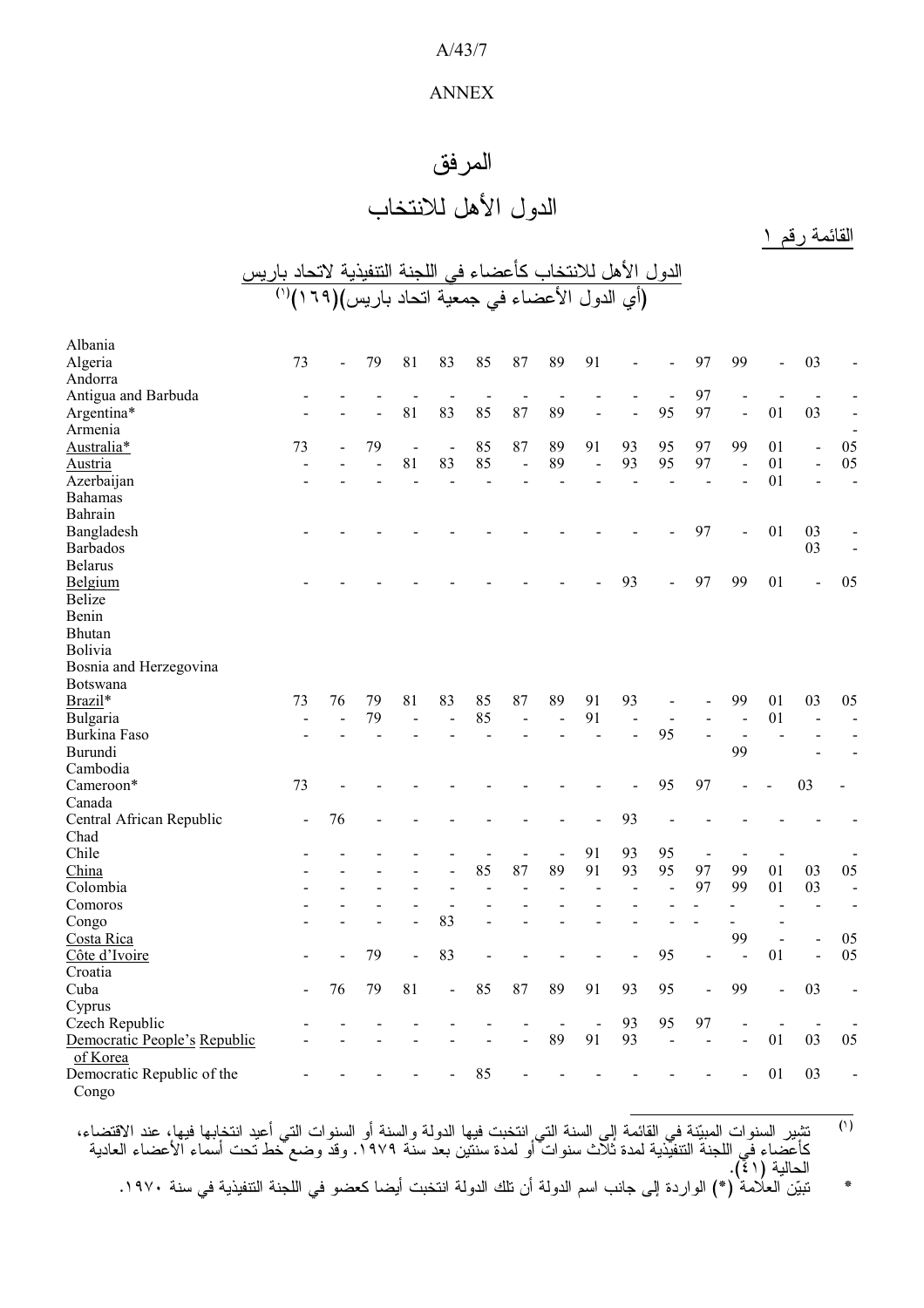### A/43/7

| Denmark<br>Djibouti        |                          |    |                     |                |                | 85             |                          |                          |                |                              | 95             | 97                           | 99                       | $\overline{a}$           | 03                           |                              |
|----------------------------|--------------------------|----|---------------------|----------------|----------------|----------------|--------------------------|--------------------------|----------------|------------------------------|----------------|------------------------------|--------------------------|--------------------------|------------------------------|------------------------------|
| Dominica                   |                          |    |                     |                |                |                |                          |                          |                |                              |                |                              |                          |                          |                              |                              |
| Ecuador                    |                          |    |                     |                |                |                |                          |                          |                |                              |                |                              |                          |                          |                              |                              |
| Egypt                      | 73                       |    | 79                  | 81             | 83             | 85             | 87                       | 89                       | 91             | $\overline{\phantom{a}}$     | 95             | $\qquad \qquad \blacksquare$ |                          | 01                       | $\qquad \qquad \blacksquare$ | 05                           |
| El Salvador                |                          |    |                     |                |                |                |                          |                          |                |                              | 95             | 97                           |                          | $\overline{a}$           |                              | 05                           |
| <b>Equatorial Guinea</b>   |                          |    |                     |                |                |                |                          |                          |                |                              |                |                              |                          |                          |                              |                              |
| Estonia                    |                          |    |                     |                |                |                |                          |                          |                |                              |                |                              |                          |                          |                              |                              |
| Finland                    |                          |    | 79                  |                |                |                |                          | 89                       |                |                              |                | 97                           | $\overline{\phantom{a}}$ |                          | 03                           |                              |
| France*                    | 73                       | 76 | 79                  |                |                |                | 87                       | 89                       |                |                              |                |                              | 99                       |                          |                              | 05                           |
| Gabon                      |                          |    |                     |                |                |                |                          |                          |                |                              |                |                              |                          |                          |                              |                              |
| Gambia                     |                          |    |                     |                |                |                |                          |                          |                |                              |                |                              |                          |                          |                              |                              |
| Georgia                    |                          |    |                     |                |                |                |                          |                          |                |                              |                |                              |                          |                          |                              |                              |
| Germany*                   | $\overline{a}$           | 76 | 79                  | 81             | 83             | 85             | 87                       | $\blacksquare$           | 91             | $\qquad \qquad \blacksquare$ | 95             | 97                           | $\overline{\phantom{a}}$ | 01                       | $\blacksquare$               | 05                           |
| Ghana                      |                          | 76 | $\bar{\phantom{a}}$ | 81             |                |                | $\overline{a}$           | 89                       | 91             | $\overline{\phantom{a}}$     | 95             | $\overline{\phantom{a}}$     | 99                       | $\ddot{\phantom{1}}$     | 03                           | $05\,$                       |
| Greece                     |                          |    |                     |                |                |                |                          | $\overline{\phantom{a}}$ | L,             |                              |                |                              | $\blacksquare$           | 01                       | $\ddot{\phantom{a}}$         | 05                           |
| Grenada                    |                          |    |                     |                |                |                |                          |                          |                |                              |                |                              |                          |                          |                              |                              |
| Guatemala                  |                          |    |                     |                |                |                |                          |                          |                |                              |                |                              |                          | 01                       |                              |                              |
| Guinea                     |                          |    |                     |                |                |                |                          |                          |                |                              |                |                              |                          |                          |                              |                              |
| Guinea-Bissau              |                          |    |                     |                |                |                |                          |                          |                |                              |                |                              |                          |                          |                              |                              |
| Guyana                     |                          |    |                     |                |                |                |                          |                          |                |                              |                |                              |                          |                          |                              |                              |
| Haiti                      |                          |    | 79                  |                |                |                |                          |                          |                |                              |                |                              |                          |                          |                              |                              |
| Holy See                   |                          |    |                     |                |                |                |                          |                          |                |                              |                |                              |                          |                          |                              |                              |
| Honduras                   |                          |    |                     |                |                |                |                          |                          |                |                              |                |                              |                          |                          |                              |                              |
| Hungary*                   |                          |    |                     | 81             |                |                | 87                       | 89                       | 91             |                              |                | 97                           | 99                       |                          |                              | 05                           |
| Iceland                    |                          |    |                     |                |                |                | $\overline{\phantom{a}}$ | $\overline{a}$           |                |                              |                |                              |                          | 01                       | $\blacksquare$               | 05                           |
| India                      |                          |    |                     |                |                |                | $\overline{\phantom{a}}$ | $\overline{\phantom{0}}$ |                | $\overline{a}$               |                |                              | 99                       | 01                       | 03                           | 05                           |
| Indonesia                  |                          |    |                     |                |                | 85             | 87                       | 89                       |                | 93                           | 95             | $\blacksquare$               | $\blacksquare$           | $\overline{\phantom{a}}$ | 03                           | $\overline{\phantom{a}}$     |
| Iran (Islamic Republic of) |                          |    |                     |                |                |                |                          |                          |                |                              |                | $\blacksquare$               | 99                       | 01                       | 03                           | 05                           |
| <b>Iraq</b>                | $\overline{\phantom{0}}$ | 76 |                     |                |                |                |                          |                          |                |                              |                | $\overline{\phantom{0}}$     |                          | $\overline{\phantom{0}}$ | $\blacksquare$               | 05                           |
| Ireland                    |                          | 76 |                     |                |                |                |                          |                          |                |                              |                | 97                           |                          | $\overline{a}$           | 03                           | $\overline{a}$               |
| Israel                     |                          |    |                     |                |                |                |                          |                          |                |                              |                | 97                           |                          |                          |                              |                              |
| Italy<br>Jamaica           |                          |    | 79                  | 81             | $\overline{a}$ | 85             |                          |                          |                | 93                           | 95             |                              | $\overline{a}$           | 01                       | 03                           |                              |
| Japan*                     | 73                       | 76 | 79                  | 81             | 83             | 85             | 87                       | 89                       | 91             | 93                           | 95             | 97                           | $\blacksquare$           | 01                       | 03                           | 05                           |
| Jordan                     |                          |    |                     |                |                |                |                          |                          |                |                              |                |                              |                          |                          |                              |                              |
| Kazakhstan                 | $\overline{\phantom{a}}$ |    |                     |                |                |                | $\overline{\phantom{0}}$ | $\overline{\phantom{a}}$ | $\blacksquare$ |                              | 95             | $\blacksquare$               | $\blacksquare$           |                          | $\overline{\phantom{a}}$     |                              |
| Kenya*                     | 73                       |    |                     | 81             |                | $\blacksquare$ | 87                       | 89                       | 91             |                              | $\sim$         |                              | 99                       | $\overline{a}$           | 03                           |                              |
| Kyrgyzstan                 |                          |    |                     |                |                |                |                          |                          |                |                              |                |                              |                          |                          | $\overline{a}$               | 05                           |
| Lao People's Democratic    |                          |    |                     |                |                |                |                          |                          |                |                              |                |                              |                          |                          |                              |                              |
| Republic                   |                          |    |                     |                |                |                |                          |                          |                |                              |                |                              |                          |                          |                              |                              |
| Latvia                     |                          |    |                     |                |                |                |                          |                          |                |                              |                |                              |                          | 01                       | 03                           | 05                           |
| Lebanon                    |                          |    |                     | 81             | 83             |                |                          |                          |                |                              |                | $\blacksquare$               |                          |                          |                              |                              |
| Lesotho                    |                          |    |                     | $\overline{a}$ | $\overline{a}$ |                |                          |                          |                |                              | $\overline{a}$ | 97                           | 99                       |                          |                              |                              |
| Liberia                    |                          |    |                     |                |                |                |                          |                          |                |                              |                |                              |                          |                          |                              |                              |
| Libyan Arab Jamahiriya     | $\overline{\phantom{a}}$ | 76 | L                   |                |                |                |                          |                          |                |                              |                | 97                           | 99                       | $\blacksquare$           | $\overline{\phantom{0}}$     | 05                           |
| Liechtenstein              |                          |    |                     |                |                |                |                          |                          |                |                              |                |                              |                          |                          |                              |                              |
| Lithuania                  |                          |    |                     |                |                |                |                          |                          |                |                              |                |                              |                          |                          |                              |                              |
| Luxembourg                 |                          |    |                     |                |                |                |                          |                          |                |                              |                |                              |                          |                          | 03                           | $\qquad \qquad \blacksquare$ |
| Madagascar                 |                          |    |                     |                |                |                |                          |                          |                | $\overline{a}$               |                |                              |                          | $\overline{a}$           | 03                           | $\blacksquare$               |
| Malawi                     |                          |    |                     |                |                |                |                          |                          |                | 93                           | $\frac{1}{2}$  | $\blacksquare$               | $\blacksquare$           | $\overline{\phantom{a}}$ | $\qquad \qquad \blacksquare$ |                              |
| Malaysia                   |                          |    |                     |                |                |                |                          |                          |                | $\overline{a}$               | $\overline{a}$ | 97                           | 99                       | $\overline{a}$           | $\overline{a}$               | 05                           |
| Mali                       |                          |    |                     |                |                |                |                          |                          |                |                              |                |                              |                          |                          |                              |                              |
| Malta                      |                          |    |                     |                |                |                |                          |                          |                |                              |                |                              |                          |                          |                              |                              |
| Mauritania                 |                          |    |                     |                |                |                |                          |                          |                |                              |                |                              |                          |                          |                              |                              |
| Mauritius                  |                          |    |                     |                |                |                |                          |                          |                |                              |                |                              |                          |                          |                              |                              |
| Mexico                     | 73                       |    |                     |                |                |                | 87                       | -                        |                |                              | 95             |                              |                          |                          |                              | 05                           |
| Moldova                    |                          |    |                     |                |                |                |                          |                          |                |                              | $\overline{a}$ | 97                           |                          | $\overline{a}$           | 03                           | $\blacksquare$               |
| Monaco                     |                          |    |                     |                |                |                |                          |                          |                |                              |                |                              |                          |                          |                              |                              |
| Mongolia                   |                          |    |                     |                |                |                |                          |                          |                |                              |                |                              |                          |                          |                              |                              |
| Montenegro                 |                          |    | 79                  |                |                |                |                          |                          |                | 93                           |                |                              |                          | 01                       | ÷,                           | 05                           |
| Morocco<br>Mozambique      |                          |    |                     |                |                |                |                          |                          |                |                              |                |                              |                          |                          |                              |                              |
|                            |                          |    |                     |                |                |                |                          |                          |                |                              |                |                              |                          |                          |                              |                              |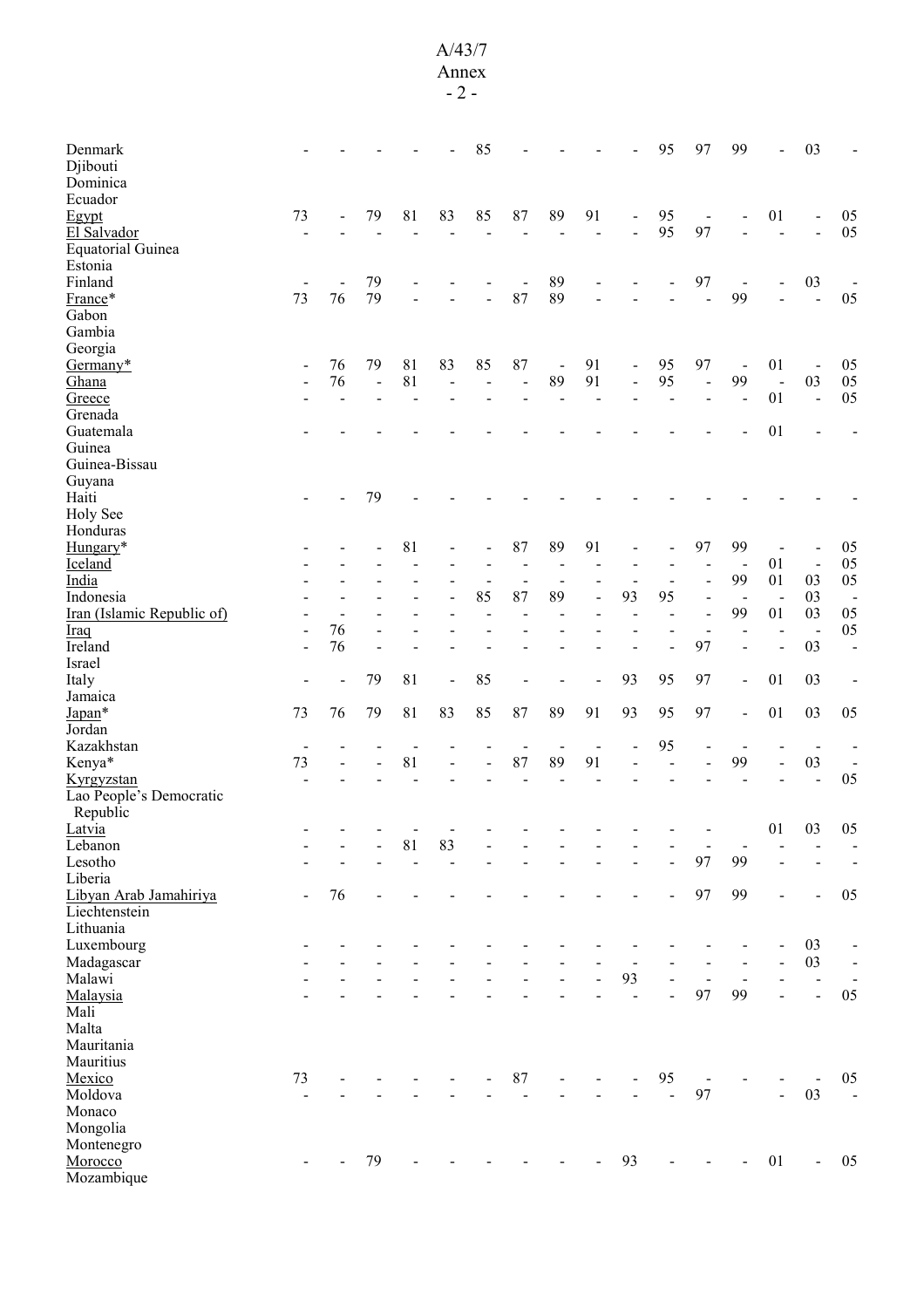#### A/43/7 Annex

- 3 -

| Namibia                      |                              |                |                |    |                          |    |                      |                                    |                |                |                              |                          |                          |                |                              |                          |
|------------------------------|------------------------------|----------------|----------------|----|--------------------------|----|----------------------|------------------------------------|----------------|----------------|------------------------------|--------------------------|--------------------------|----------------|------------------------------|--------------------------|
| Nepal                        |                              |                |                |    |                          |    |                      |                                    |                |                |                              |                          |                          | 01             | 03                           |                          |
| Netherlands                  | 73                           |                |                |    | 83                       |    |                      |                                    | 91             |                | 95                           |                          |                          | L,             | 03                           |                          |
| New Zealand                  | Ĭ.                           |                |                |    |                          |    |                      |                                    |                |                | 95                           |                          |                          |                | $\overline{a}$               |                          |
| Nicaragua                    |                              |                |                |    |                          |    |                      |                                    |                |                |                              |                          |                          |                |                              |                          |
| Niger                        |                              |                |                |    |                          |    |                      |                                    |                |                |                              |                          |                          |                |                              |                          |
| Norway                       |                              |                |                |    | 83                       |    |                      |                                    | 91             |                |                              |                          |                          |                | 03                           |                          |
| Oman                         |                              |                |                |    |                          |    |                      |                                    |                |                |                              |                          |                          |                | 03                           |                          |
| Pakistan                     |                              |                |                |    |                          |    |                      |                                    |                |                |                              |                          |                          |                |                              |                          |
| Panama                       |                              |                |                |    |                          |    |                      |                                    |                |                |                              | 97                       | ÷,                       | 01             | $\overline{a}$               |                          |
| Papua New Guinea             |                              |                |                |    |                          |    |                      |                                    |                |                |                              |                          |                          |                |                              |                          |
| Paraguay                     |                              |                |                |    |                          |    |                      |                                    |                |                |                              |                          |                          |                |                              | 05                       |
| Peru                         |                              |                |                |    |                          |    |                      |                                    |                |                |                              |                          |                          |                |                              |                          |
| Philippines                  |                              | 76             | 79             | 81 | $\overline{\phantom{0}}$ | 85 | 87                   |                                    |                |                |                              |                          |                          | 01             | 03                           | 05                       |
| Poland                       |                              |                | 79             | 81 | 83                       | 85 | ÷                    |                                    |                |                |                              |                          |                          | 01             | 03                           | $\blacksquare$           |
| Portugal                     |                              |                | $\overline{a}$ | 81 | 83                       |    |                      |                                    |                | 93             | 95                           |                          | 99                       | 01             | $\blacksquare$               | 05                       |
| Qatar                        |                              |                |                |    |                          |    |                      |                                    |                |                |                              |                          |                          |                |                              |                          |
| Republic of Korea            |                              |                |                |    |                          |    | 87                   | 89                                 | 91             | 93             | 95                           |                          |                          | 01             | 03                           | 05                       |
| Romania                      | 73                           | 76             | $\overline{a}$ |    |                          |    | $\blacksquare$       | $\overline{\phantom{a}}$           | $\overline{a}$ |                | $\overline{\phantom{0}}$     |                          |                          | $\blacksquare$ | 03                           | $\overline{a}$           |
| Russian Federation*          | 73                           | 76             | 79             | 81 | 83                       | 85 | 87                   | 89                                 | 91             | 93             | 95                           | 97                       | 99                       | 01             | 03                           | $\blacksquare$           |
| Rwanda                       |                              |                |                |    |                          |    |                      |                                    |                |                |                              |                          |                          |                |                              |                          |
| Saint Kitts and Nevis        |                              |                |                |    |                          |    |                      |                                    |                |                |                              |                          |                          |                |                              |                          |
| Saint Lucia                  |                              |                |                |    |                          |    |                      |                                    |                |                |                              |                          |                          |                |                              |                          |
| Saint Vincent and the        |                              |                |                |    |                          |    |                      |                                    |                |                |                              |                          |                          |                |                              |                          |
| Grenadines                   |                              |                |                |    |                          |    |                      |                                    |                |                |                              |                          |                          |                |                              |                          |
| San Marino                   |                              |                |                |    |                          |    |                      |                                    |                |                |                              |                          |                          |                |                              |                          |
| Sao Tome and Principe        |                              |                |                |    |                          |    |                      |                                    |                |                |                              |                          |                          |                |                              |                          |
| Saudi Arabia                 |                              |                |                |    |                          |    |                      |                                    |                |                |                              |                          |                          |                |                              |                          |
| Senegal*                     |                              |                | 79             |    |                          | 89 | 91                   |                                    |                |                |                              |                          |                          | 01             | 03                           |                          |
| Serbia                       |                              |                |                |    |                          |    |                      |                                    |                |                |                              |                          |                          |                |                              |                          |
| Seychelles                   |                              |                |                |    |                          |    |                      |                                    |                |                |                              |                          |                          |                |                              |                          |
| Sierra Leone                 |                              |                |                |    |                          |    |                      |                                    |                |                |                              |                          |                          |                |                              |                          |
| Singapore                    |                              |                |                |    |                          |    |                      |                                    |                |                | 95                           | 97                       | 99                       |                |                              | 05                       |
| Slovakia                     |                              |                |                |    |                          |    |                      |                                    |                |                |                              |                          | 99                       |                |                              |                          |
| Slovenia                     |                              |                |                |    |                          |    |                      |                                    |                | 93             | 95                           | $\overline{\phantom{a}}$ |                          | $\sim$         | $\overline{a}$               | 05                       |
| South Africa                 |                              |                |                |    |                          |    |                      |                                    |                |                | 95                           | 97                       | $\overline{\phantom{a}}$ | 01             | $\frac{1}{2}$                | $\overline{\phantom{0}}$ |
| Spain                        | $\overline{\phantom{a}}$     |                |                |    |                          |    | 87                   | $\frac{1}{2}$                      | 91             | $\blacksquare$ | $\overline{\phantom{a}}$     | 97                       | 99                       | 01             | $\overline{\phantom{0}}$     | 05                       |
| Sri Lanka*                   | 73                           |                |                |    |                          |    |                      | $\overline{a}$                     | 91             | 93             | 95                           | 97                       | 99                       |                | 03                           | ÷                        |
| Sudan                        |                              |                |                |    |                          |    |                      |                                    |                | 93             | 95                           | 97                       |                          |                |                              |                          |
| Suriname                     |                              |                |                |    |                          |    |                      |                                    |                |                |                              |                          |                          |                |                              |                          |
| Swaziland                    |                              |                |                |    |                          |    |                      |                                    |                |                | 95                           | 97                       | 99                       |                |                              |                          |
| Sweden*                      | 73                           | 76             |                |    |                          |    |                      |                                    |                | 93             |                              |                          |                          | 01             |                              | 05                       |
| [Switch(5)                   | $\qquad \qquad \blacksquare$ |                |                |    |                          |    |                      |                                    |                |                |                              |                          |                          |                |                              | 05                       |
| Syrian Arab Republic         |                              |                |                |    |                          |    |                      |                                    |                |                |                              |                          |                          |                |                              |                          |
| Tajikistan                   |                              |                |                |    |                          |    |                      |                                    |                |                |                              |                          |                          |                |                              |                          |
|                              |                              |                |                |    |                          |    |                      |                                    |                |                |                              |                          |                          |                |                              |                          |
| The former Yugoslav Republic |                              |                |                |    |                          |    |                      |                                    |                |                |                              | 97                       | 99                       |                |                              |                          |
| of Macedonia                 |                              |                |                |    |                          |    |                      |                                    |                |                |                              |                          |                          |                |                              |                          |
| Togo                         |                              |                |                |    |                          |    |                      |                                    |                | 93             |                              |                          |                          |                |                              |                          |
| Tonga                        |                              |                |                |    |                          |    |                      |                                    |                |                |                              |                          |                          |                |                              |                          |
| Trinidad and Tobago          |                              |                |                |    | 83                       |    |                      |                                    |                |                | 95                           | 97                       |                          |                |                              | 05                       |
| Tunisia                      |                              |                |                |    |                          |    |                      |                                    |                |                |                              | 97                       | $\blacksquare$           | $\overline{a}$ | 03                           |                          |
| Turkey                       |                              |                |                |    |                          |    | 87                   |                                    |                |                |                              | 97                       | 99                       | 01             | 03                           | $\frac{1}{2}$            |
| Turkmenistan                 |                              |                |                |    |                          |    |                      |                                    |                |                |                              |                          |                          |                |                              |                          |
| Uganda                       |                              |                |                | 81 |                          |    |                      |                                    |                |                | $\qquad \qquad \blacksquare$ | 97                       | 99                       | 01             | 03                           | 05                       |
| Ukraine                      |                              |                |                |    |                          |    |                      |                                    |                | 93             | 95                           | $\overline{a}$           | 99                       | $\blacksquare$ | $\qquad \qquad \blacksquare$ |                          |
| <b>United Arab Emirates</b>  |                              | $\overline{a}$ |                | 81 |                          |    |                      | $\qquad \qquad \blacksquare$<br>89 |                | $\blacksquare$ |                              |                          |                          |                | $\blacksquare$               | 05                       |
| United Kingdom*              | 73                           | 76             |                | 81 | $\blacksquare$           | 85 | $\overline{a}$<br>87 |                                    | 91             | 93             |                              |                          |                          |                | 03                           | $\overline{a}$           |
| United Republic of Tanzania  | $\blacksquare$               | $\overline{a}$ |                |    | 83                       |    |                      | $\overline{a}$                     |                |                |                              |                          |                          |                | ÷,                           | L,                       |

<sup>(٢)</sup> سويسر ا عضو في اللجنة التنفيذية بحكم وضعها.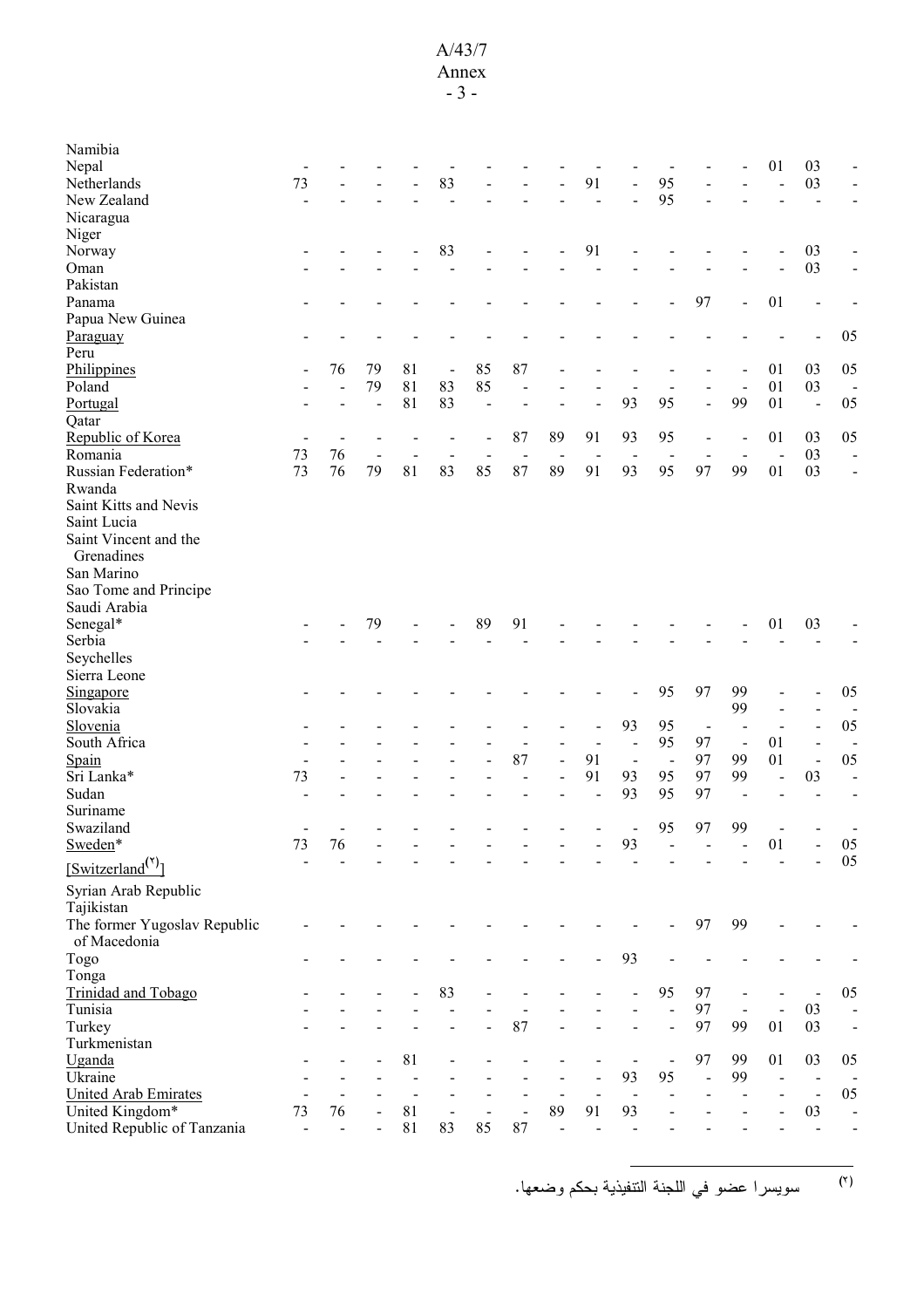#### A/43/7 Annex - 4 -

| United States of America* | 73                       | 76                       | 79     | 81             | 83                       | 85                       | 87                       | 89                       | 91                         | 93             | $\sim$         | $\sim$                   | 99 | 01                       |                          | $-05$ |
|---------------------------|--------------------------|--------------------------|--------|----------------|--------------------------|--------------------------|--------------------------|--------------------------|----------------------------|----------------|----------------|--------------------------|----|--------------------------|--------------------------|-------|
| <b>Uruguay</b>            | $\sim$                   | $\sim$                   | 79     | 81             | 83                       | 85                       | $\sim$                   | -89                      | $\mathcal{L}_{\text{max}}$ | 93             | $\blacksquare$ | $\overline{\phantom{a}}$ | 99 | $\sim$                   | $\sim$                   | -05   |
| Uzbekistan                | $\overline{\phantom{0}}$ |                          |        |                |                          |                          |                          |                          |                            |                |                |                          |    | $\overline{\phantom{a}}$ | $\sim$                   | -05   |
| Venezuela                 | $\overline{\phantom{0}}$ | $\overline{\phantom{0}}$ |        |                | $\overline{\phantom{0}}$ |                          | -                        |                          | $\overline{\phantom{0}}$   | $\blacksquare$ | $\sim$         | 97                       | 99 | $\blacksquare$           | $\overline{\phantom{0}}$ | $\,$  |
| Viet Nam                  | $\overline{\phantom{0}}$ |                          | $\sim$ | $\blacksquare$ | 83                       | $\overline{\phantom{a}}$ | $\sim$                   | $\overline{\phantom{0}}$ |                            |                |                |                          |    |                          |                          |       |
| Yemen                     |                          |                          |        |                |                          |                          |                          |                          |                            |                |                |                          |    |                          |                          |       |
| Zambia                    | $\sim$ 10 $\pm$          | 76                       | $\sim$ | $\sim$         | 83                       | $\overline{\phantom{a}}$ | $\overline{\phantom{a}}$ |                          |                            |                |                |                          |    |                          |                          |       |
| Zimbabwe                  |                          |                          |        |                |                          |                          |                          |                          |                            |                |                |                          |    |                          |                          |       |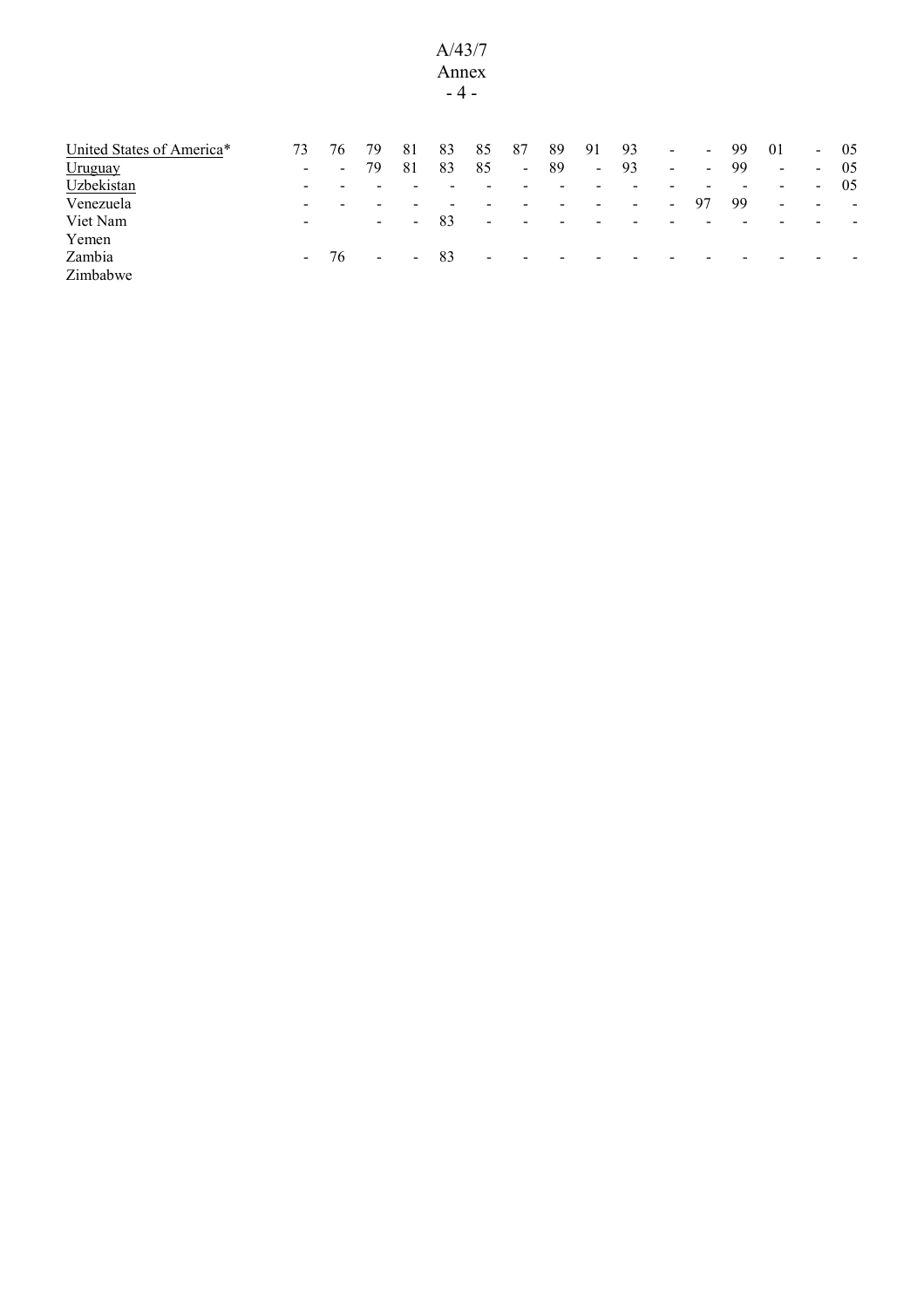#### A/43/7 Annex - 5 -

# القائمة رقم ٢

|                                    | الدول الأهل للانتخاب كأعضاء في اللجنة التنفيذية لاتحاد ب <u>رن</u><br>(أي الدول الأعضاء في جمعية اتحاد برن)(٦٠) <sup>(٣)</sup> |                |    |                      |                |                              |                      |        |    |    |                |                          |                |        |                          |                |
|------------------------------------|--------------------------------------------------------------------------------------------------------------------------------|----------------|----|----------------------|----------------|------------------------------|----------------------|--------|----|----|----------------|--------------------------|----------------|--------|--------------------------|----------------|
|                                    |                                                                                                                                |                |    |                      |                |                              |                      |        |    |    |                |                          |                |        |                          |                |
| Albania                            |                                                                                                                                |                |    |                      |                |                              |                      |        |    |    |                |                          |                |        |                          |                |
| <b>Algeria</b>                     |                                                                                                                                |                |    |                      |                |                              |                      |        |    |    |                |                          |                | 01     |                          | 05             |
| Andorra                            |                                                                                                                                |                |    |                      |                |                              |                      |        |    |    |                |                          |                |        |                          |                |
| Antigua and Barbuda                |                                                                                                                                |                |    |                      |                |                              |                      |        |    |    |                |                          |                |        |                          |                |
| Argentina                          | 73                                                                                                                             | 76             | 79 |                      |                |                              |                      |        | 91 | 93 |                |                          | 99             |        |                          | 05             |
| <b>Armenia</b>                     | ÷                                                                                                                              |                |    |                      |                |                              |                      |        |    |    |                |                          |                |        | $\blacksquare$           | 05             |
| Australia                          |                                                                                                                                | 76             |    | 81                   | 83             |                              |                      |        |    |    |                |                          |                |        | 03                       | $\blacksquare$ |
| Austria                            |                                                                                                                                | 76             | 79 | $\overline{a}$       |                |                              | 87                   |        | 91 |    |                |                          |                |        | 03                       | $\blacksquare$ |
| Azerbaijan                         |                                                                                                                                |                |    |                      |                |                              |                      |        |    |    |                |                          |                |        |                          |                |
| <b>Bahamas</b>                     |                                                                                                                                |                |    |                      |                |                              |                      |        |    |    |                |                          |                |        |                          |                |
| Bahrain                            |                                                                                                                                |                |    |                      |                |                              |                      |        |    |    |                |                          |                |        |                          |                |
| Bangladesh                         |                                                                                                                                |                |    |                      |                |                              |                      |        |    |    |                |                          | 99             |        |                          | 05             |
| <b>Barbados</b>                    |                                                                                                                                |                |    |                      |                |                              |                      |        |    |    |                |                          |                |        |                          |                |
| <b>Belarus</b>                     |                                                                                                                                |                |    |                      |                |                              |                      |        |    |    |                |                          |                |        |                          |                |
| Belgium                            |                                                                                                                                | 76             | 79 | 81                   |                |                              |                      | 89     | 91 |    | 95             |                          |                |        | 03                       |                |
| Belize                             |                                                                                                                                |                |    |                      |                |                              |                      |        |    |    |                |                          |                |        |                          |                |
| Benin                              |                                                                                                                                |                |    |                      | 83             |                              |                      |        |    |    |                |                          |                |        |                          | 05             |
| Bhutan                             |                                                                                                                                |                |    |                      |                |                              |                      |        |    |    |                |                          |                |        |                          |                |
| Bolivia                            |                                                                                                                                |                |    |                      |                |                              |                      |        |    |    |                |                          |                |        |                          |                |
| Bosnia and Herzegovina<br>Botswana |                                                                                                                                |                |    |                      |                |                              |                      |        |    |    |                |                          |                |        |                          |                |
| <b>Brazil</b>                      |                                                                                                                                |                |    |                      |                |                              |                      |        |    |    | 95             | 97                       |                |        |                          |                |
| Brunei Darussalam                  |                                                                                                                                |                |    |                      |                |                              |                      |        |    |    |                |                          |                |        |                          |                |
| Bulgaria                           |                                                                                                                                | 76             |    | 81                   | 83             |                              | 87                   | 89     |    |    |                |                          | 99             |        | 03                       |                |
| Burkina Faso                       |                                                                                                                                |                | 79 | $\ddot{\phantom{a}}$ |                |                              | $\ddot{\phantom{a}}$ | $\sim$ | 91 |    | $\overline{a}$ | 97                       |                |        |                          |                |
| Cameroon                           |                                                                                                                                | $\blacksquare$ | 79 | 81                   | $\blacksquare$ | $\qquad \qquad \blacksquare$ | 87                   | 89     | 91 | 93 | $\blacksquare$ | $\overline{\phantom{a}}$ | $\blacksquare$ | 01     | $\sim$                   | 05             |
| Canada*                            | 73                                                                                                                             | 76             | 79 | 81                   | 83             | 85                           | 87                   | 89     | 91 | 93 | 95             | 97                       | 99             | 01     | 03                       | 05             |
| Cape Verde                         |                                                                                                                                |                |    |                      |                |                              |                      |        |    |    |                |                          |                |        |                          |                |
| Central African Republic           |                                                                                                                                |                |    |                      |                |                              |                      |        |    |    |                |                          |                |        |                          |                |
| Chad                               |                                                                                                                                |                |    |                      |                |                              |                      |        |    |    |                |                          |                |        |                          |                |
| Chile                              |                                                                                                                                |                |    | 81                   | 83             | 85                           | 87                   | 89     |    |    | 95             | 97                       | 99             | 01     | $\overline{\phantom{0}}$ | 05             |
| China                              |                                                                                                                                |                |    |                      |                |                              |                      |        |    |    |                |                          |                |        |                          |                |
| Colombia                           |                                                                                                                                |                |    |                      |                |                              |                      | 89     | 91 | 93 | 95             |                          |                |        |                          | 05             |
| Comoros                            |                                                                                                                                |                |    |                      |                |                              |                      |        |    |    |                |                          |                |        |                          |                |
| Congo                              |                                                                                                                                |                |    | 81                   |                |                              |                      |        |    |    |                |                          |                |        |                          |                |
| Costa Rica                         |                                                                                                                                |                |    |                      | 83             |                              |                      |        |    |    |                | 97                       |                | 01     | 03                       |                |
| Côte d'Ivoire                      |                                                                                                                                | 76             |    | $8\sqrt{1}$          |                | 85                           | 87                   | 89     | 91 |    |                | 97                       | 99             |        | 03                       | $\blacksquare$ |
| Croatia                            |                                                                                                                                |                |    |                      |                |                              |                      |        |    |    |                |                          |                |        |                          | 05             |
| Cuba                               |                                                                                                                                |                |    |                      |                |                              |                      |        |    |    |                | 97                       | $\overline{a}$ | 01     | $\overline{a}$           | 05             |
| Cyprus                             |                                                                                                                                |                |    |                      |                |                              |                      |        |    |    |                |                          |                |        |                          |                |
| Czech Republic                     |                                                                                                                                |                |    |                      |                |                              |                      |        |    |    |                |                          |                |        |                          |                |
| Democratic People's Republic       |                                                                                                                                |                |    |                      |                |                              |                      |        |    |    |                |                          |                |        |                          |                |
| of Korea                           |                                                                                                                                |                |    |                      |                |                              |                      |        |    |    |                |                          |                |        |                          |                |
| Democratic Republic of the         |                                                                                                                                |                | 79 | $\blacksquare$       | 83             |                              |                      |        |    |    |                |                          |                |        |                          | 05             |
| $Congo*$                           |                                                                                                                                |                |    |                      |                |                              |                      |        |    |    |                |                          |                |        |                          |                |
| Denmark                            |                                                                                                                                |                |    |                      |                |                              |                      |        | 91 | 93 |                |                          |                | $01\,$ | $\overline{\phantom{a}}$ | 05             |
| Djibouti                           |                                                                                                                                |                |    |                      |                |                              |                      |        |    |    |                |                          |                |        |                          |                |

<sup>(٢)</sup> تشيير السنوات المبيّنة في القائمة إلى السنة التي انتخبت فيها الدولة والسنة أو السنوات التي أعيد انتخابها فيها، عند الاقتضاء، كأعُضاء فَي اللجنةُ التنفيُّذية لمدة ثُلَّاث سنوات ۖ أو لمدة سنتَين بعد سنَّة ١٩٧٩. وقدَّ وضع خط نحت أسماء الأعضاء العاديـــة الحالية (٣٩).

بيّن العلامة (\*) الواردة إلى جانب اسم الدولة أن تلك الدولة انتخبت أيضا كعضو في اللجنة التنفيذية في سنة ١٩٧٠.  $\boldsymbol{\ast}$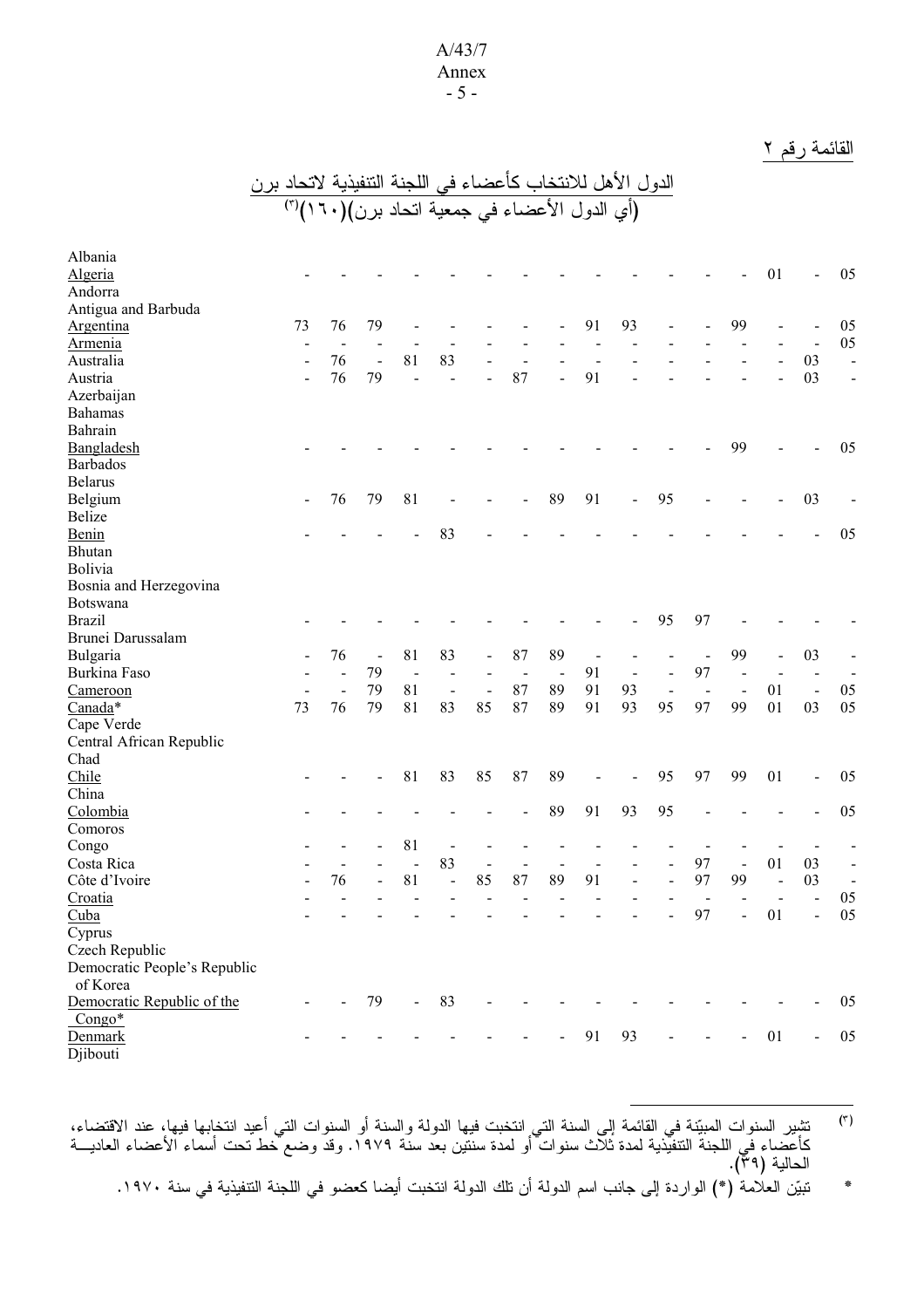# A/43/7

Annex - 6 -

| Dominica                            |                          |                              |                |                |                |                          |                              |                          |                |                |                |                                    |                |                              |                          |                              |
|-------------------------------------|--------------------------|------------------------------|----------------|----------------|----------------|--------------------------|------------------------------|--------------------------|----------------|----------------|----------------|------------------------------------|----------------|------------------------------|--------------------------|------------------------------|
| Dominican Republic                  |                          |                              |                |                |                |                          |                              |                          |                |                |                |                                    |                |                              |                          | 05                           |
| Ecuador                             |                          |                              |                |                |                |                          |                              |                          |                | -              |                |                                    | 99             | 01                           | $\blacksquare$           | 05                           |
| Egypt                               |                          |                              |                |                |                |                          |                              |                          |                | 93             | $\blacksquare$ |                                    | 99             | $\blacksquare$               | 03                       | $\blacksquare$               |
| El Salvador                         |                          |                              |                |                |                |                          |                              |                          |                |                |                |                                    |                |                              | 03                       | $\overline{\phantom{a}}$     |
| <b>Equatorial Guinea</b><br>Estonia |                          |                              |                |                |                |                          |                              |                          |                |                |                |                                    |                |                              |                          |                              |
| Fiji                                |                          |                              |                |                |                |                          |                              |                          |                |                |                |                                    |                |                              |                          |                              |
| Finland                             |                          |                              |                | 81             |                |                          |                              |                          |                | 93             | 95             |                                    | 99             | 01                           |                          | 05                           |
| France*                             | 73                       |                              |                | 81             | 83             | 85                       |                              |                          | 91             | 93             | 95             | $\qquad \qquad \blacksquare$<br>97 |                | 01                           | $\blacksquare$<br>03     |                              |
|                                     |                          |                              |                |                |                |                          |                              |                          |                |                |                |                                    | $\frac{1}{2}$  |                              |                          | $\blacksquare$               |
| Gabon                               |                          |                              |                |                |                |                          |                              |                          |                |                |                |                                    |                |                              |                          |                              |
| Gambia                              |                          |                              |                |                |                |                          |                              |                          |                |                |                |                                    |                |                              |                          |                              |
| Georgia                             |                          |                              |                |                |                |                          |                              |                          |                |                |                |                                    |                |                              |                          |                              |
| Germany*                            | 73                       |                              |                |                |                |                          |                              | 89                       |                | 93             | $\blacksquare$ |                                    | 99             | $\qquad \qquad \blacksquare$ | 03                       |                              |
| Ghana                               |                          |                              |                |                |                |                          |                              |                          |                | $\blacksquare$ | $\blacksquare$ | 97                                 | $\blacksquare$ | 01                           | $\blacksquare$           |                              |
| Greece                              |                          |                              |                |                |                |                          |                              |                          |                | 93             | 95             | 97                                 | 99             | $\overline{a}$               | 03                       | $\blacksquare$               |
| Grenada                             |                          |                              |                |                |                |                          |                              |                          |                |                |                |                                    |                |                              |                          |                              |
| Guatemala                           |                          |                              |                |                |                |                          |                              |                          |                |                |                |                                    | 99             | $\overline{\phantom{a}}$     | 03                       |                              |
| Guinea                              |                          |                              |                |                |                |                          |                              | 89                       |                |                |                |                                    | 99             |                              | $\blacksquare$           |                              |
| Guinea-Bissau                       |                          |                              |                |                |                |                          |                              |                          |                |                |                |                                    |                |                              |                          |                              |
| Guyana                              |                          |                              |                |                |                |                          |                              |                          |                |                |                |                                    |                |                              |                          |                              |
| Haiti                               |                          |                              |                |                |                |                          |                              |                          |                |                |                |                                    |                |                              |                          |                              |
| Holy See                            |                          |                              |                |                |                |                          |                              |                          |                |                |                |                                    |                |                              |                          |                              |
| Honduras                            |                          |                              |                |                |                |                          |                              |                          |                |                |                |                                    |                | 01                           | 03                       |                              |
| Hungary                             | 73                       | 76                           | 79             | $\frac{1}{2}$  | 83             | 85                       | $\overline{a}$               |                          |                | 93             | 95             |                                    |                | 01                           | 03                       | $\qquad \qquad \blacksquare$ |
| Iceland                             | $\overline{\phantom{a}}$ | $\blacksquare$               | $\blacksquare$ | $\blacksquare$ | $\blacksquare$ | $\blacksquare$           | $\qquad \qquad \blacksquare$ |                          |                |                | $\blacksquare$ | $\overline{a}$                     | 99             | $\overline{\phantom{a}}$     | $\overline{\phantom{a}}$ | $\blacksquare$               |
| India*                              | 73                       | 76                           | 79             | 81             | 83             | 85                       | 87                           | 89                       | 91             | 93             | 95             | 97                                 |                |                              |                          | $\blacksquare$               |
| Indonesia                           | $\overline{\phantom{a}}$ |                              |                |                |                |                          |                              | $\overline{\phantom{a}}$ |                |                | $\overline{a}$ |                                    |                | 01                           | $\blacksquare$           | $\blacksquare$               |
| Ireland                             | $\blacksquare$           |                              |                |                |                |                          | $\blacksquare$               | 89                       | 91             | 93             | 95             |                                    |                | 01                           | $\blacksquare$           | 05                           |
| Israel                              | 73                       | $\qquad \qquad \blacksquare$ |                |                |                |                          | $\qquad \qquad \blacksquare$ | $\blacksquare$           | $\blacksquare$ |                |                |                                    |                | $\overline{\phantom{a}}$     | $\blacksquare$           | $\overline{\phantom{a}}$     |
| Italy*                              | 73                       | 76                           |                | L,             | 83             | $\overline{\phantom{0}}$ | 87                           | 89                       | 91             |                |                |                                    |                | $\overline{\phantom{a}}$     | $\blacksquare$           | 05                           |
| Jamaica                             |                          |                              |                |                |                |                          |                              |                          |                |                |                |                                    | 99             | 01                           | 03                       | 05                           |
|                                     |                          |                              |                |                |                |                          |                              |                          |                |                |                |                                    |                |                              |                          |                              |
| Japan<br>Jordan                     |                          |                              |                |                |                |                          |                              |                          |                |                |                |                                    |                |                              |                          |                              |
|                                     |                          |                              |                |                |                |                          |                              |                          |                |                |                |                                    |                |                              |                          |                              |
| Kazakhstan                          |                          |                              |                |                |                |                          |                              |                          |                |                | 95             |                                    |                | 01                           | 03                       | $\overline{\phantom{a}}$     |
| <u>Kenya</u>                        |                          |                              |                |                |                |                          |                              |                          |                | 93             |                | 97                                 | $\blacksquare$ | 01                           | $\blacksquare$           | $05\,$                       |
| Kyrgyzstan                          |                          |                              |                |                |                |                          |                              |                          |                |                |                |                                    | 99             |                              |                          |                              |
| Latvia                              |                          |                              |                |                |                |                          |                              |                          |                |                |                |                                    |                |                              |                          |                              |
| Lesotho                             |                          |                              |                |                |                |                          |                              |                          |                |                |                |                                    |                |                              |                          |                              |
| Liberia                             |                          |                              |                |                |                |                          |                              |                          |                |                |                |                                    |                |                              |                          |                              |
| Libyan Arab Jamahiriya              |                          |                              |                |                |                |                          |                              |                          | 91             |                |                |                                    |                | 01                           | 03                       |                              |
| Liechtenstein                       |                          |                              |                |                |                |                          |                              |                          |                |                |                |                                    |                |                              |                          |                              |
| Lithuania                           |                          |                              |                |                |                |                          |                              |                          |                |                |                |                                    |                |                              |                          |                              |
| Luxembourg                          |                          |                              |                |                |                |                          |                              |                          |                |                |                | 97                                 |                |                              |                          | 05                           |
| Malawi                              |                          |                              |                |                |                |                          |                              |                          |                |                |                |                                    |                |                              |                          |                              |
| Malaysia                            |                          |                              |                |                |                |                          |                              |                          |                |                |                |                                    |                | 01                           | 03                       |                              |
| Mali                                |                          |                              |                |                |                |                          |                              |                          |                |                |                |                                    |                |                              |                          |                              |
| Malta                               |                          |                              |                |                |                |                          |                              |                          |                |                |                |                                    |                |                              |                          |                              |
| Mauritania                          |                          |                              |                |                |                |                          |                              |                          |                |                |                |                                    |                |                              |                          |                              |
| Mauritius                           |                          |                              |                |                |                |                          |                              |                          |                |                |                |                                    |                |                              |                          |                              |
| Mexico*                             |                          | 76                           | 79             | 81             | 83             | 85                       | $\blacksquare$               | 89                       | 91             | 93             | $\blacksquare$ | 97                                 | 99             | 01                           |                          |                              |
| Micronesia                          |                          |                              |                |                |                |                          |                              |                          |                |                |                |                                    |                |                              |                          |                              |
| Moldova                             |                          |                              |                |                |                |                          |                              |                          |                |                |                | 97                                 |                |                              |                          |                              |
| Monaco                              |                          |                              |                |                |                |                          |                              |                          |                |                |                |                                    |                |                              |                          |                              |
| Mongolia                            |                          |                              |                |                |                |                          |                              |                          |                |                |                |                                    |                |                              |                          |                              |
| Montenegro                          |                          |                              |                |                |                |                          |                              |                          |                |                |                |                                    |                |                              |                          |                              |
| Morocco                             | 73                       | 76                           |                |                | 83             | 85                       | $87\,$                       |                          |                |                | 95             |                                    |                |                              | 03                       |                              |
| Namibia                             |                          |                              |                |                |                |                          |                              |                          |                | 93             | $\overline{a}$ |                                    |                |                              |                          |                              |
|                                     | $\overline{a}$           |                              |                |                |                |                          |                              |                          |                |                |                |                                    |                |                              |                          |                              |
| Nepal                               |                          |                              |                |                |                |                          |                              | 89                       |                | 93             |                |                                    | 99             |                              |                          |                              |
| Netherlands                         |                          |                              |                |                |                | 85                       | 87                           |                          |                | $\overline{a}$ |                | 97                                 |                | 01<br>$\overline{a}$         | $\blacksquare$<br>03     | 05                           |
| Nicaragua                           |                          |                              |                |                |                |                          |                              |                          |                |                |                |                                    |                |                              |                          | $\blacksquare$               |
| Niger                               |                          |                              |                |                |                |                          |                              |                          |                |                |                |                                    |                |                              |                          |                              |
| Nigeria                             |                          |                              |                |                |                |                          |                              |                          |                |                |                |                                    |                |                              | 03                       | 05                           |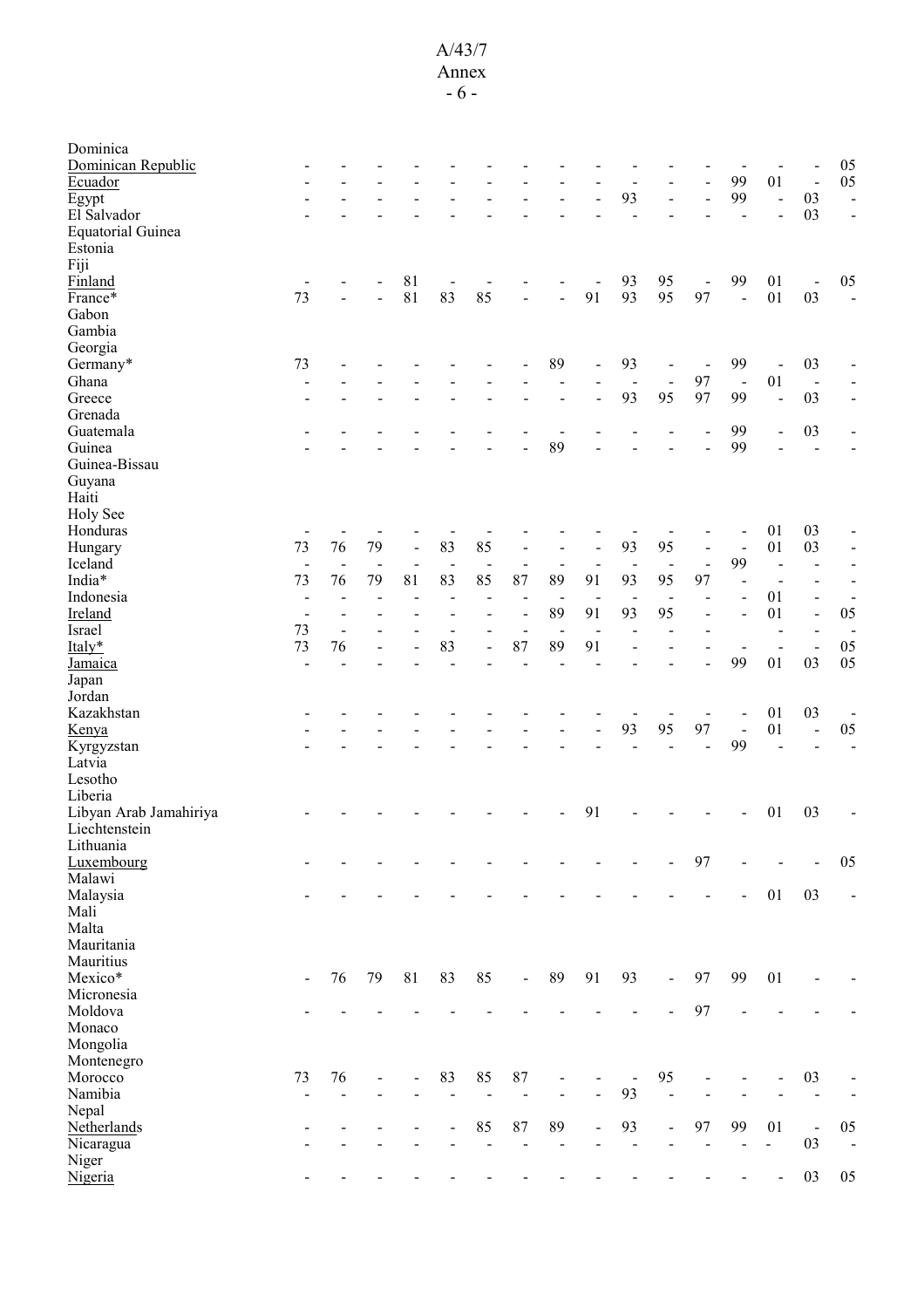#### A/43/7 Annex

- 7 -

| Norway                              |    |    |    |    |    |    |                |    |                |                | 95                       |                          | 99             | 01                   |                          | 05                       |
|-------------------------------------|----|----|----|----|----|----|----------------|----|----------------|----------------|--------------------------|--------------------------|----------------|----------------------|--------------------------|--------------------------|
| Oman                                |    |    |    |    |    |    |                |    |                |                |                          |                          |                |                      |                          |                          |
| Pakistan*                           |    |    |    |    |    |    | 87             | 89 | 91             | 93             | 95                       | 97                       | 99             | $\overline{a}$       | 03                       | 05                       |
| Panama                              |    |    |    |    |    |    |                |    |                |                |                          |                          |                |                      | 03                       | $\overline{\phantom{a}}$ |
| Paraguay                            |    |    |    |    |    |    |                |    |                | 93             | 95                       | 97                       | 99             |                      | $\blacksquare$           | $\overline{\phantom{0}}$ |
| Peru                                |    |    |    |    |    |    |                |    |                | 93             | 95                       | 97                       | $\blacksquare$ |                      | 03                       | 05                       |
| Philippines*                        | 73 |    |    |    |    |    |                |    |                | $\overline{a}$ | 95                       | 97                       | 99             |                      |                          |                          |
| Poland*                             | 73 | 76 |    |    |    |    | 87             | 89 | 91             |                | 95                       | $\blacksquare$           | $\blacksquare$ | 01                   | L,                       |                          |
| Portugal                            | ÷  |    |    |    |    |    | L,             | 89 | 91             |                | L,                       | 97                       |                |                      | 03                       |                          |
| Qatar                               |    |    |    |    |    |    |                |    |                |                |                          |                          |                |                      |                          |                          |
| Republic of Korea                   |    |    |    |    |    |    |                |    |                |                | $\overline{\phantom{a}}$ | 97                       | 99             |                      |                          |                          |
| Romania*                            |    |    |    |    |    |    |                |    |                | 93             | 95                       | 97                       |                | 01                   | $\blacksquare$           | 05                       |
| <b>Russian Federation</b>           |    |    |    |    |    |    |                |    |                |                |                          |                          |                |                      |                          | 05                       |
| Rwanda                              |    |    |    |    |    |    |                |    |                |                |                          |                          |                |                      |                          |                          |
| Saint Kitts and Nevis               |    |    |    |    |    |    |                |    |                |                |                          |                          |                |                      |                          |                          |
| Saint Lucia                         |    |    |    |    |    |    |                |    |                |                |                          |                          |                |                      |                          |                          |
| Saint Vincent and the               |    |    |    |    |    |    |                |    |                |                |                          |                          |                |                      |                          |                          |
| Grenadines                          |    |    |    |    |    |    |                |    |                |                |                          |                          |                |                      |                          |                          |
| Samoa                               |    |    |    |    |    |    |                |    |                |                |                          |                          |                |                      |                          |                          |
| Saudi Arabia                        |    |    |    |    |    |    |                |    |                |                |                          |                          |                |                      |                          |                          |
| Senegal                             |    |    | 81 | 83 | 85 | 87 |                |    |                |                |                          | 97                       | 99             |                      |                          | 05                       |
| Serbia                              |    |    |    |    |    |    |                |    |                |                |                          |                          |                |                      |                          | 05                       |
| Singapore                           |    |    |    |    |    |    |                |    |                |                |                          |                          |                | 01                   |                          |                          |
| Slovakia                            |    |    |    |    |    |    |                |    |                |                |                          |                          |                |                      |                          |                          |
| Slovenia                            |    |    |    |    |    |    |                |    |                |                |                          | 97                       |                |                      |                          |                          |
| South Africa                        |    |    |    |    |    |    |                |    |                |                |                          |                          | 99             |                      | 03                       | 05                       |
| Spain*                              |    | 76 | 79 |    |    |    |                |    |                | 93             | 95                       |                          |                |                      | 03                       |                          |
| Sri Lanka                           |    | 76 | 79 | 81 |    |    |                |    |                |                |                          |                          |                | 01                   | $\overline{a}$           | 05                       |
| Sudan                               |    |    |    |    |    |    |                |    |                |                |                          |                          |                |                      |                          |                          |
| Suriname                            |    |    |    |    |    |    |                |    |                |                |                          |                          |                |                      |                          |                          |
| Swaziland                           |    |    |    |    |    |    |                |    |                |                |                          |                          |                |                      |                          |                          |
| Sweden                              |    |    |    |    |    | 85 | 87             | 89 |                |                | 95                       | 97                       | 99             |                      | 03                       |                          |
|                                     |    |    |    |    |    |    |                |    |                |                |                          |                          |                |                      |                          |                          |
| Syrian Arab Republic                |    |    |    |    |    |    |                |    |                |                |                          |                          |                |                      |                          |                          |
| $[\text{Switzerland}^{(\text{t})}]$ |    |    |    |    |    |    |                |    |                |                |                          |                          |                |                      |                          | 05                       |
| Tajikistan                          |    |    |    |    |    |    |                |    |                |                |                          |                          |                |                      | 03                       |                          |
| Thailand                            |    |    |    |    |    |    |                |    |                |                | 95                       |                          |                | 01                   | 03                       | 05                       |
| The former Yugoslav Republic        |    |    |    |    |    |    |                |    |                |                |                          |                          |                | 01                   | 03                       |                          |
| of Macedonia                        |    |    |    |    |    |    |                |    |                |                |                          |                          |                |                      |                          |                          |
| Togo                                |    |    |    |    |    |    |                |    |                |                |                          |                          |                |                      |                          |                          |
| Tonga                               |    |    |    |    |    |    |                |    |                |                |                          |                          |                |                      |                          |                          |
| Trinidad and Tobago                 |    |    |    |    |    |    |                |    |                |                |                          |                          | 99             | 01                   |                          |                          |
| Tunisia*                            |    | 76 | 79 | 81 | 83 | 85 |                |    |                |                | 95                       |                          |                | 01                   | $\Box$                   | 05                       |
| Turkey                              |    |    |    |    |    |    |                |    |                |                |                          |                          |                |                      |                          | 05                       |
| Ukraine                             |    |    |    |    |    |    |                |    |                |                |                          | 97                       |                | 01                   | $\overline{\phantom{a}}$ | $\blacksquare$           |
| United Arab Emirates                |    |    |    |    |    |    |                |    |                |                |                          |                          |                |                      |                          |                          |
| United Kingdom*                     |    | 79 |    |    | 83 | 85 | $87\,$         |    |                |                | 95                       | 97                       | 99             | 01                   | $\blacksquare$           | 05                       |
| United Republic of Tanzania         |    |    |    |    |    |    | $\blacksquare$ |    |                |                | $\blacksquare$           | $\overline{\phantom{a}}$ | 99             | $\ddot{\phantom{a}}$ |                          | $\overline{a}$           |
| United States of America            |    |    |    |    |    |    | $\blacksquare$ |    | $\overline{a}$ |                | 95                       | 97                       | $\blacksquare$ | $\ddot{\phantom{a}}$ | 03                       | $\blacksquare$           |
| Uruguay                             |    |    |    |    |    |    | 87             |    | 91             |                | 95                       | 97                       | $\blacksquare$ | 01                   | 03                       | $\blacksquare$           |
| Uzbekistan                          |    |    |    |    |    |    |                |    |                |                |                          |                          |                |                      |                          |                          |
| Venezuela                           |    |    |    |    |    | 85 | 87             | 89 | 91             | 93             | 95                       | $\overline{\phantom{0}}$ | $\overline{a}$ | 01                   | 03                       | $\overline{a}$           |
| Viet Nam                            |    |    |    |    |    |    |                |    |                |                |                          |                          |                |                      |                          |                          |
|                                     |    |    |    |    |    |    |                |    |                |                |                          |                          |                | 01                   | 03                       |                          |
| Zambia                              |    |    |    |    |    |    |                |    |                |                | 95                       | $\overline{a}$           |                |                      |                          | 05                       |
| Zimbabwe                            |    |    |    |    |    | 85 |                |    |                |                |                          |                          |                |                      | $\blacksquare$           |                          |

<sup>(٤)</sup> سويسر ا عضو في اللجنة التنفيذية بحكم وضعها.